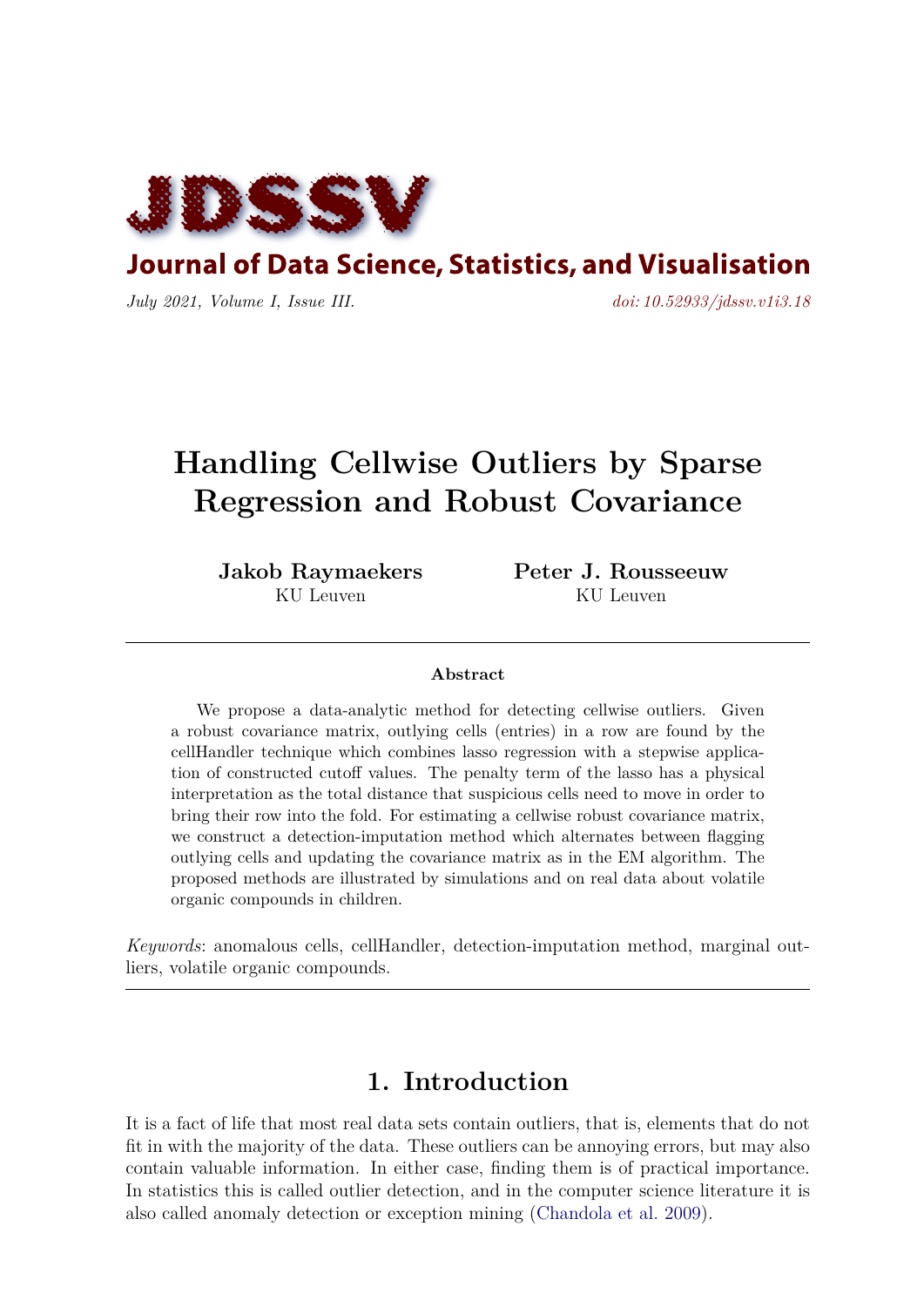The most common paradigm is that of casewise outliers, which assumes that most cases were drawn from a certain model distribution but some other cases were not. The latter are also called rowwise outliers, since data often comes in the form of a table (matrix) in which the rows are the cases and the columns represent the variables. In computer science, one often uses outlier detection methods based on Euclidean distances, which by construction are invariant for orthogonal transformations of the rows. In statistics, many outlier detection methods are also invariant for affine transformations, that is, nonsingular linear transforms combined with shifts.

The study of cellwise outliers is a more recent research topic. This is the situation where some individual cells (entries) of the data matrix deviate from what they should have been. [Alqallaf et al.](#page-15-1) [\(2009\)](#page-15-1) first formulated this paradigm. Note that cells are intimately tied to the coordinate system, whereas orthogonal or other linear transformations would change the cells. To illustrate the difference between the rowwise and cellwise approaches, consider the standard multivariate Gaussian model in dimension  $d = 4$  with the suspicious point  $(10, 0, 0, 0)$ . By an orthogonal transformation of the data, this point can be moved to  $(\sqrt{50}, \sqrt{50}, 0, 0)$  or to  $(5, 5, 5, 5)$ , and therefore any orthogonally invariant rowwise detection method will yield the same result in all three situations. But in the cellwise paradigm,  $(10, 0, 0, 0)$  has one outlying cell,  $(\sqrt{50}, \sqrt{50}, 0, 0)$  has two, and  $(5, 5, 5, 5)$  has four.

For an illustration of cellwise outliers see Figure [1.](#page-2-0) It depicts part of a dataset that will be described later. The rows are cases and the columns are variables. The regular cells are shown in yellow. Red colored cells indicate that their value is higher than expected, while blue cells indicate unusually low values.

When the model has substantially correlated variables, the cellwise outliers need not be marginally outlying, and then it can be quite hard to detect them. [Van Aelst et al.](#page-18-0) [\(2011\)](#page-18-0) proposed one of the first methods, based on an outlyingness measure of the Stahel-Donoho type. [Farcomeni](#page-16-0) [\(2014\)](#page-16-0) looks for the cells that, when put to missing, yield the highest Gaussian partial likelihood. [Agostinelli et al.](#page-15-2) [\(2015\)](#page-15-2) and [Leung et al.](#page-17-0) [\(2017\)](#page-17-0) use a univariate or bivariate filter on the variables to flag cellwise outliers, followed by S-estimation. [Rousseeuw and Van den Bossche](#page-17-1) [\(2018\)](#page-17-1) predict the values of all cells and flag the observed cells that differ much from their prediction. [Debruyne](#page-16-1) [et al.](#page-16-1) [\(2019\)](#page-16-1) consider rowwise outliers and ask which variables contribute the most to their outlyingness. The O3 plot of [Unwin](#page-17-2) [\(2019\)](#page-17-2) visualizes cases that are outlying in lower dimensions.

There has also been substantial work to estimate the covariance matrix underlying the model in the presence of cellwise outliers, which will be briefly reviewed in Section [3.1.](#page-8-0)

Most of the statistical research on cellwise outliers has focused on the FICM contamination model of [Alqallaf et al.](#page-15-1) [\(2009\)](#page-15-1) which assumes that the outlying cells come from a single distribution, and typically this distribution has all its mass in a single value *γ*. Here we will not restrict ourselves to that setting, and in the simulations we will allow for the cellwise outlying values to depend on which cells are contaminated, creating structured cellwise outliers. This is a more challenging problem, and it is clear that the underlying covariance structure will play a role.

Note that the multivariate setting is very different from regression with a univariate response. In regression, having a robust fit is sufficient for flagging outlying responses,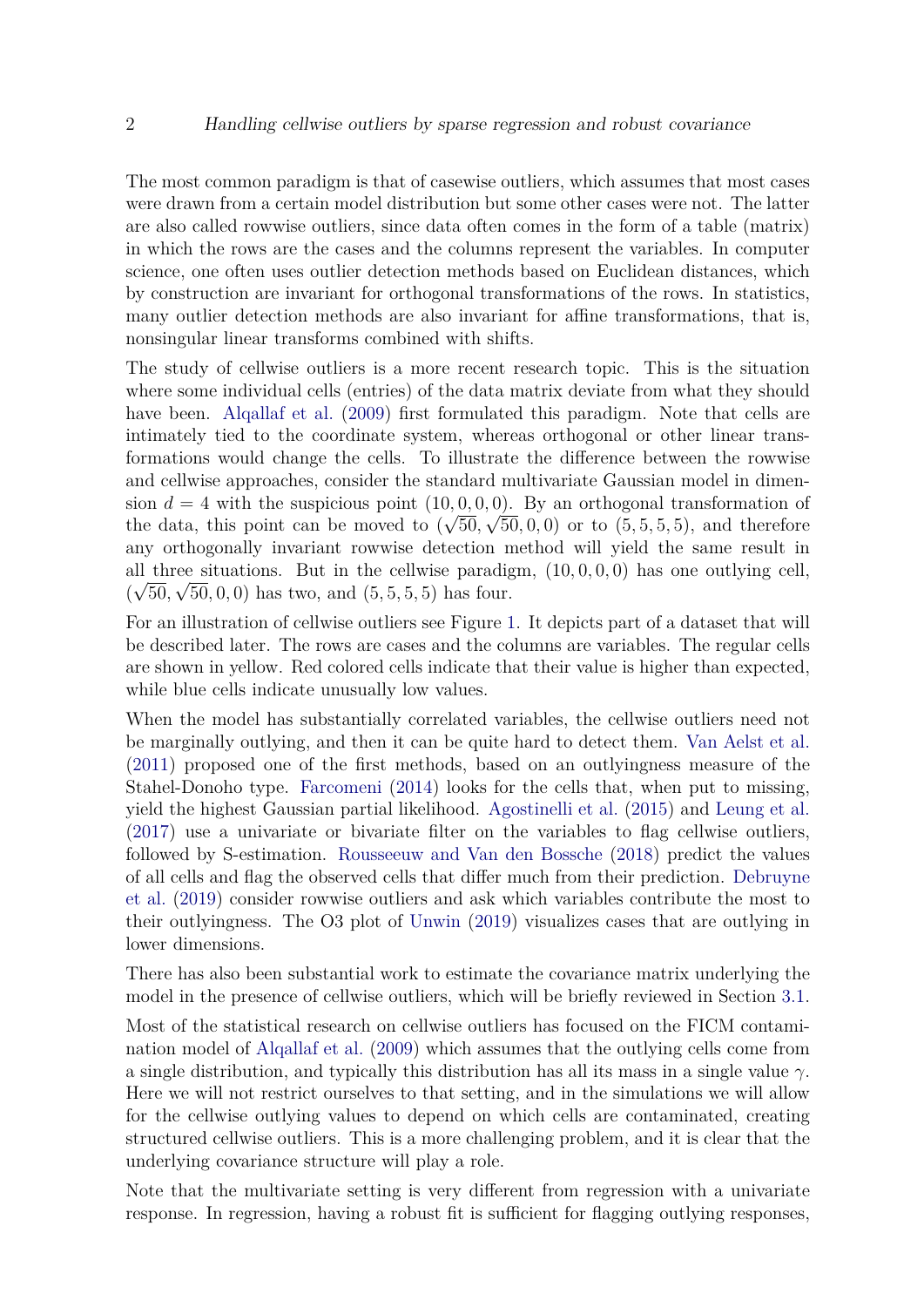<span id="page-2-0"></span>

Figure 1: Illustration of cellwise outliers. Red squares indicate cells with unexpectedly high values, and blue squares indicate unusually low values. Regular cells are yellow.

because their residuals from the robust fit will be large in absolute value. In the multivariate situation it is much harder: even if we knew the true pre-contamination covariance matrix  $\Sigma$ , how would we find the anomalous data cells? Currently, no method is available to do this. Our aim is to fill that gap by constructing such a method called cellHandler, described in Section [2.](#page-2-1) To estimate a cellwise robust covariance matrix  $\Sigma$ , Section [3](#page-8-1) constructs the detection-imputation algorithm which alternates between cellHandler and re-estimating  $\Sigma$  as in the EM algorithm. In Section [5](#page-11-0) the performance of this approach is studied by simulation, and Section [6](#page-13-0) analyzes real data on volatile organic compounds in children.

# **2. The cellHandler Method**

<span id="page-2-1"></span>In this section, we construct a method to detect outlying cells when the true positive definite covariance matrix  $\Sigma$  is known. In reality  $\Sigma$  is usually unknown, but this method is a major component of the algorithm proposed in the next section for estimating **Σ**.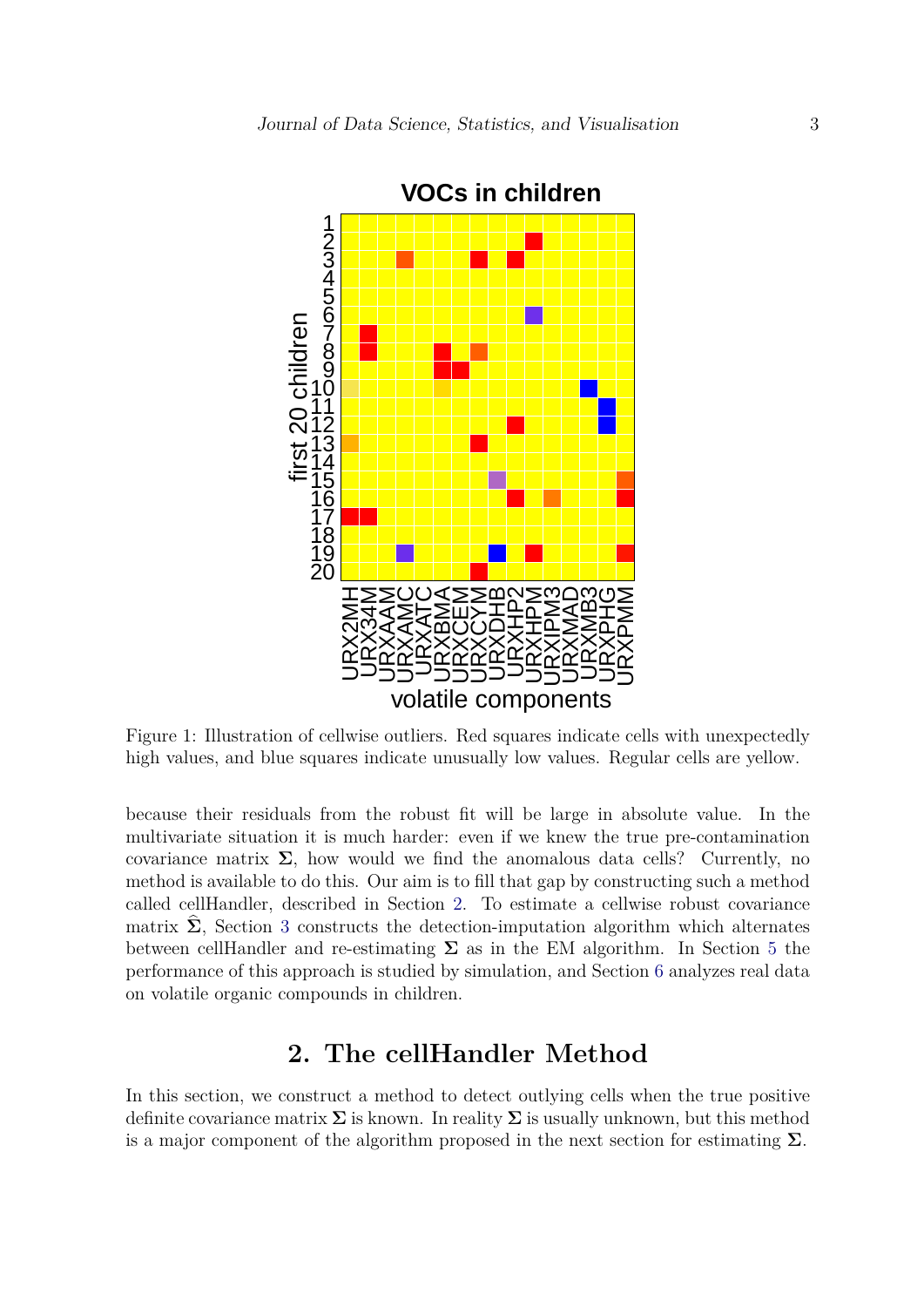#### <span id="page-3-2"></span>**2.1. Ranking Cells by their Outlyingness**

We start by standardizing the columns (variables) of the dataset, using robust univariate estimates of location and scale such as the median and the median absolute deviation. This also ensures that the result will be equivariant to shifting and rescaling of the original variables. The resulting *d*-variate cases are denoted as  $z_i$  for  $i = 1, \ldots, n$ . For a given case *z*, the central question in this section is how we can identify the cells that are most likely to be contaminated. Any set of cells in *z* may be contaminated, and while it may be tempting to somehow investigate all  $2^d$  subsets of  $z$ , this quickly becomes infeasible due to the exponential complexity in *d*. Therefore, we need a different approach to provide candidate cells that may be contaminated while avoiding an insurmountable computational cost. Note that the squared Mahalanobis distance  $MD^{2}(z, \mu, \Sigma) = (z - \mu)^{\prime} \Sigma^{-1}(z - \mu)$  measures how far z lies from the uncontaminated distribution. The idea is to reduce the Mahalanobis distance of *z* by changing only a few cells. Mathematically, we look for a *d*-variate vector  $\boldsymbol{\delta}$  such that  $MD^2(z - \boldsymbol{\delta}, \boldsymbol{\mu}, \boldsymbol{\Sigma})$ is small. Interestingly, this problem can be rewritten in an elegant form, as presented in the following proposition.

**Proposition 1.** *Modifying cells to reduce the Mahalanobis distance of their row can be rewritten using the sum of squares in a linear model.*

*Proof.* Observe that

$$
\begin{aligned} \text{MD}^2(z - \delta, \mu, \Sigma) &= (z - \delta - \mu)' \Sigma^{-1} (z - \delta - \mu) \\ &= ||\Sigma^{-1/2} (z - \delta - \mu)||_2^2 \\ &= ||\Sigma^{-1/2} (z - \mu) - \Sigma^{-1/2} \delta||_2^2 \\ &= ||\tilde{Y} - \tilde{X}\delta||_2^2 \end{aligned} \tag{1}
$$

which is the objective of a regression without intercept with known response vector  $\tilde{Y} \coloneqq \Sigma^{-1/2}(z - \mu)$  and predictor matrix  $\tilde{X} \coloneqq \Sigma^{-1/2}$  with coefficient vector  $\delta$ . Here  $\Sigma^{-1/2}$  is the unique PD inverse root of  $\Sigma$ .  $\Box$ 

It is clear that the ordinary least squares (OLS) solution to [\(1\)](#page-3-0) is  $\hat{\delta}_{LS} = z - \mu$  since it makes the sum of squares zero. However, using  $\hat{\delta}_{LS}$  would replace the entire row by the vector  $\mu$ , which would lose the information in the non-outlying cells. We prefer to change as few cells as possible, so we want a sparse coefficient vector  $\delta$ . A natural choice for this problem is the lasso [\(Tibshirani](#page-17-3) [1996\)](#page-17-3), given by the minimization of

<span id="page-3-1"></span><span id="page-3-0"></span>
$$
||\tilde{\boldsymbol{Y}} - \tilde{\boldsymbol{X}}\boldsymbol{\delta}||_2^2 + \lambda ||\boldsymbol{\delta}||_1
$$
\n(2)

where  $||\boldsymbol{\delta}||_1 = |\delta_1| + \ldots + |\delta_d|$ . Lasso regression penalizes  $||\boldsymbol{\delta}||_1$  which yields a path of sparse solutions to the regression problem for decreasing value of  $\lambda$ . Note that the penalty term  $||\boldsymbol{\delta}||_1$  has a concrete physical meaning in this setting: it is the total distance which the corresponding cells of *z* need to travel in order to bring *z* into the fold. This is unusual, as the  $L^1$  term is typically included as a device to induce sparsity without a specific subject-matter interpretation.

The description is not yet complete, because we have to take special care of cells  $z_j$  that lie far away. Moving such cells into place requires large components  $\delta_j$  which inflate the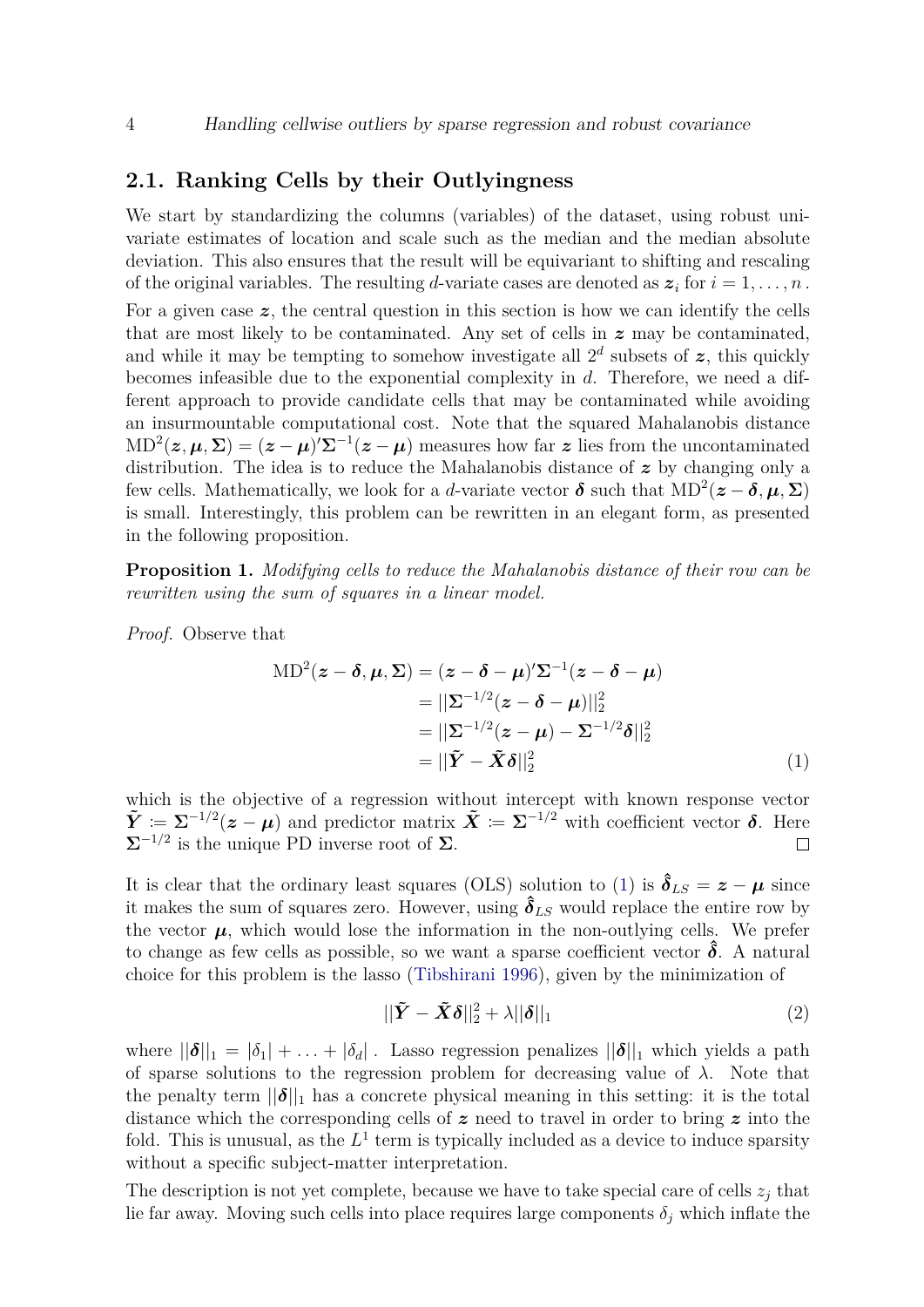penalty term, so these  $z_j$  would appear rather late in the lasso path. Fortunately such far marginal outliers  $z_j$  are easy to spot, as they have a large univariate outlyingness  $O_j = |z_j - \mu_j| / \sqrt{\Sigma_{jj}}$ . Therefore, we downweight the  $\delta_j$  in the penalty term by a factor  $w_j = \min(1, 1.5/O_j)$  which is the weight associated with the univariate Huber M-estimator. This replaces  $||\boldsymbol{\delta}||_1$  in [\(2\)](#page-3-1) by  $||\boldsymbol{W}\boldsymbol{\delta}||_1$  where  $\boldsymbol{W} \coloneqq diag(w_1, \ldots, w_d)$ . Note that this weighted lasso can be rewritten as a plain lasso as follows. Since all the weights are strictly positive, *W* is invertible, so we can write  $\tilde{\mathbf{X}}\boldsymbol{\delta} = (\tilde{\mathbf{X}}\mathbf{W}^{-1})(\mathbf{W}\boldsymbol{\delta}) = \dot{\mathbf{X}}\boldsymbol{\beta}$ where  $\dot{X} = \tilde{X}W^{-1}$  and  $\beta = W\delta$ . This merely changes the units of the variables in  $\tilde{\mathbf{X}}$ , so we minimize

$$
||\tilde{\boldsymbol{Y}} - \dot{\boldsymbol{X}}\boldsymbol{\beta}||_2^2 + \lambda ||\boldsymbol{\beta}||_1
$$
\n(3)

followed by transforming  $\hat{\beta}$  back to  $\hat{\delta}$ . The penalty term  $||\beta||_1$  keeps its interpretation in the new units determined by the *w<sup>j</sup>* .

Note that lasso steps do not only add variables: sometimes they take a variable out of the model. But in our context, it is natural to impose that once a cell is flagged it stays flagged, meaning that a selected regressor stays in the model. By imposing this constraint, we arrive at the elegant and fast least angle regression (LAR) algorithm of [Efron et al.](#page-16-2) [\(2004\)](#page-16-2). This is the option type="lar" in the R-package lars [\(Hastie and](#page-16-3) [Efron](#page-16-3) [2015\)](#page-16-3), and its performance turned out to be very similar to that of type="lasso" in our setting. Using LAR also simplifies and speeds up the next step of cellHandler in Section 2.2.

The way LAR works in our problem is intuitive. The gradient of  $MD^2(z - \delta, \mu, \Sigma)$  $||\tilde{\boldsymbol{Y}} - \dot{\boldsymbol{X}}\boldsymbol{\beta}||_2^2$  with respect to  $\boldsymbol{\beta}$  is  $\boldsymbol{\nabla} = -2\dot{\boldsymbol{X}}'(\tilde{\boldsymbol{Y}} - \dot{\boldsymbol{X}}\boldsymbol{\beta})$ . This gradient  $\boldsymbol{\nabla} = (\nabla_1, \dots, \nabla_d)$ is zero at the minimum of MD<sup>2</sup>, when  $\beta$  is the OLS fit  $(\tilde{\mathbf{X}}'\tilde{\mathbf{X}})^{-1}\tilde{\mathbf{X}}\tilde{\mathbf{Y}} = \mathbf{W}(\mathbf{z} - \boldsymbol{\mu})$ . LAR first takes the coordinate with highest  $|\nabla_j|$  and moves  $\beta_j$ , that is, cell *j*, to reduce  $|\nabla_j|$  until it equals the second largest  $|\nabla_h|$ . Then it moves cells *j* and *h* such that  $|\nabla_j| = |\nabla_h|$  decrease together, until it reaches the third largest  $|\nabla_m|$ , and so on.

For each row *z*, we have now obtained a ranking of its cells, corresponding to the order in which they occurred in the path for reducing  $MD^2(z - \delta, \mu, \Sigma)$ . Each row *z* can have its own  $\delta$ .

### **2.2. Handling Outlying Cells**

After *k* steps of LAR, we have a set of *k* candidate cells. The question is whether these candidate cells are sufficient. In other words, is it possible to edit these *k* cells while keeping the remaining  $d - k$  cells intact, in such a way that the edited row behaves like a clean row? To this end, we will edit the *k* candidate cells to maximize the Gaussian likelihood given the remaining cells. Suppose without loss of generality that the candidate cells are the first *k* entries of **z**. Then we can denote  $\mathbf{z}' = [\mathbf{z}'_1 \ \mathbf{z}'_2]$ and  $\mu' = [\mu'_1 \ \mu'_2]$  where  $z'_1$  and  $\mu'_1$  have length *k*. Also write  $\Sigma_{11}$  for the upper left submatrix of  $\Sigma$  of size  $k \times k$  and so on. As in the E step of the EM algorithm (see for instance [Little and Rubin](#page-17-4) [\(1987\)](#page-17-4)), maximizing the Gaussian likelihood implies that  $z_1$ should be shifted to  $E_{\mu, \Sigma}[\mathbf{Z}_1 | \mathbf{Z}_2 = \mathbf{z}_2] = \mu_1 + \Sigma_{12} \Sigma_{22}^{-1} (\mathbf{z}_2 - \mu_2)$ .

This imputation appears to require inverting the submatrix  $\Sigma_{22}$  of  $\Sigma$ . However, it can also be obtained by OLS regression in the model [\(1\)](#page-3-0) of Proposition 1 but restricted to the set of *k* candidate variables. This is shown in the following proposition, the proof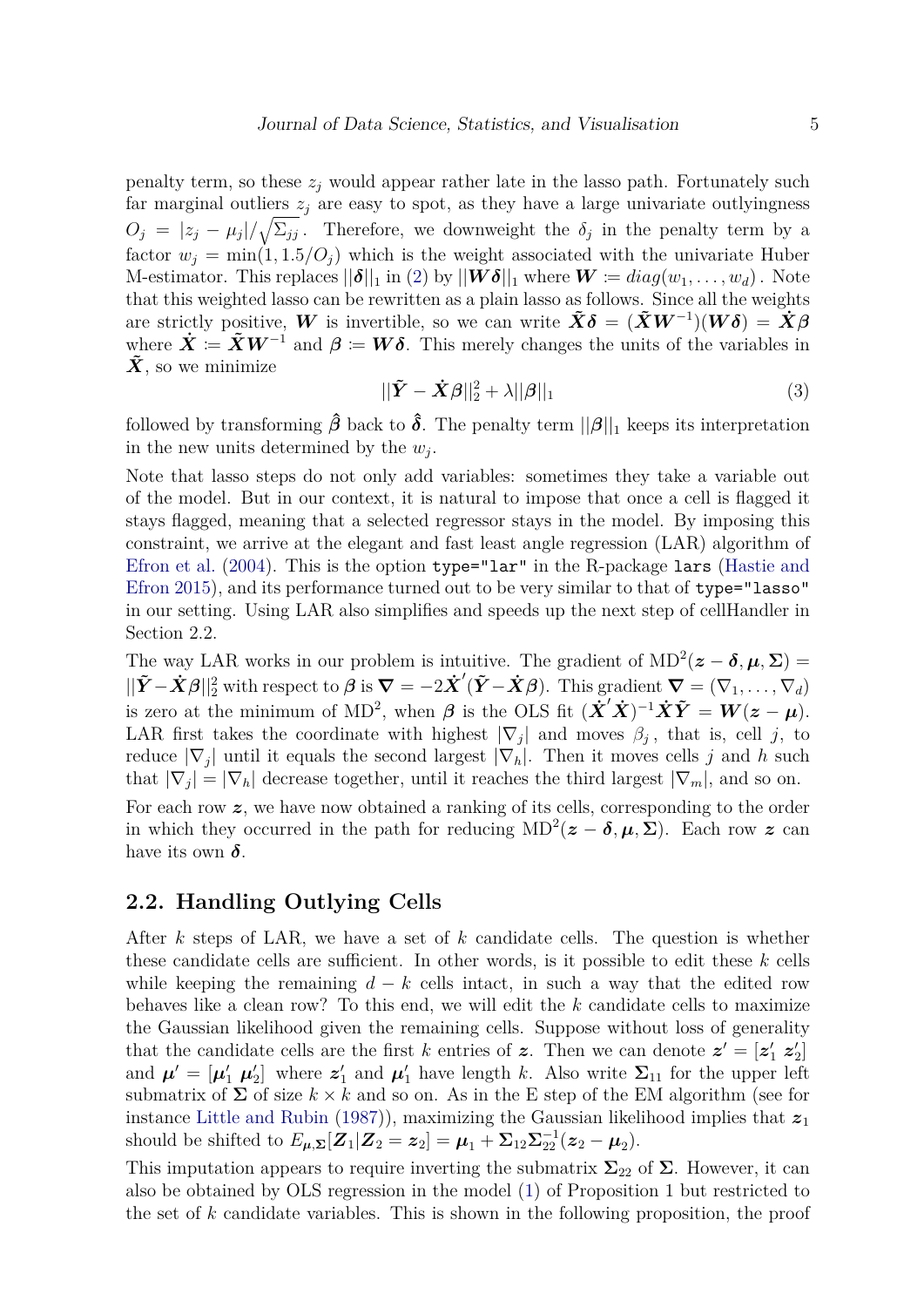of which is given in Section [A](#page-19-0) of the Appendix.

<span id="page-5-0"></span>**Proposition 2.** Let the *k*-variate  $\hat{\theta}_1$  be the OLS fit to the regression problem given by

$$
\textit{argmin}_{\boldsymbol{\theta}} \, ||\boldsymbol{\Sigma}^{-1/2}(\boldsymbol{z}-\boldsymbol{\mu}) - (\boldsymbol{\Sigma}^{-1/2})_{\cdot 1} \boldsymbol{\theta}_1||_2^2
$$

*where*  $(\mathbf{\Sigma}^{-1/2})$ <sub>1</sub> *denotes the first k columns of the matrix*  $\mathbf{\Sigma}^{-1/2}$ *. Then* 

$$
\boldsymbol{z}_1 - \hat{\boldsymbol{\theta}}_1 = \boldsymbol{\mu}_1 + \boldsymbol{\Sigma}_{12} \boldsymbol{\Sigma}_{22}^{-1} (\boldsymbol{z}_2 - \boldsymbol{\mu}_2) \enspace .
$$

In the implementation of cellHandler, these vectors  $\hat{\theta}_1$  are obtained as a byproduct of the LAR algorithm without extra computational cost; see Section [C](#page-21-0) of the Appendix. This means that it carries out the above computation for  $k = 1, \ldots, d$  without having to invert any matrix.

We now have a sequence of length *d* of cells in *z*, with their possible imputations at every stage *k*. The question remains where to stop in this path, that is, how many cells should we actually flag? For that we use the following proposition:

**Proposition 3.** For every  $1 \leq k \leq d$  we have:

- *1. The residual sum of squares*  $RSS_k = ||Σ^{-1/2}(z μ) (Σ^{-1/2})$ .  $|θ_1||_2^2$  *of the OLS fit θ***ˆ**<sup>1</sup> *to the first k cells in the path equals the squared partial Mahalanobis distance*  $MD^2(\boldsymbol{z}_2, \boldsymbol{\mu}_2, \boldsymbol{\Sigma}_{22}) = (\boldsymbol{z}_2 - \boldsymbol{\mu}_2)' \boldsymbol{\Sigma}_{22}^{-1} (\boldsymbol{z}_2 - \boldsymbol{\mu}_2)$ .
- 2. For Gaussian data, the difference between two subsequent RSS follows the  $\chi^2$ *distribution with 1 degree of freedom, that is,*  $\Delta_k := RSS_{k-1} - RSS_k \sim \chi^2(1)$ *.*

The proof is in Section [B](#page-19-1) of the Appendix. The distributional assumption in Part 2 is unrealistic in our setting, but at least the result provides a rough yardstick that we can use in our data-analytic procedure. Following the path for  $1 \leq k \leq d$ , we will compare the  $\Delta_k$  to a cutoff *q*, say the 0.99 quantile of  $\chi^2(1)$ , and flag the cells with  $\Delta_k > q$ . We illustrate cellHandler by two simple bivariate examples. The left part of Figure [2](#page-6-0) assumes that the true  $\mu = 0$  and that  $\Sigma$  is the identity matrix, so the correlation  $\rho$ is zero. For any point  $\boldsymbol{z} = \begin{bmatrix} z_1 & z_2 \end{bmatrix}$ , we can then run cell Handler to see which of these cells, if any, are flagged. In the central square no cells are flagged, to its left and right  $z_1$  is flagged, above and below it  $z_2$  is flagged, and in the outer regions both  $z_1$  and *z*<sub>2</sub> are flagged. Things get more eventful when  $\Sigma$  has 1 on the diagonal and *ρ* = 0.9 elsewhere. In the right panel of Figure [2,](#page-6-0) we see that no cells are flagged when *z* lies in part of an elliptical region. The domain where only  $z<sub>1</sub>$  is flagged now has a more complicated form, and the same holds for  $z_2$ , whereas the region in which both are flagged is similar to before. Of course, the main purpose of cellHandler is to deal with higher dimensions, which are harder to visualize.

#### <span id="page-5-1"></span>**2.3. Simulation Study**

To evaluate the performance of cellHandler we run a small simulation study in which the uncontaminated data are *d*-variate Gaussian with  $\mu = 0$ . Since cellwise methods are neither affine or orthogonal invariant, we consider underlying covariance matrices **Σ** of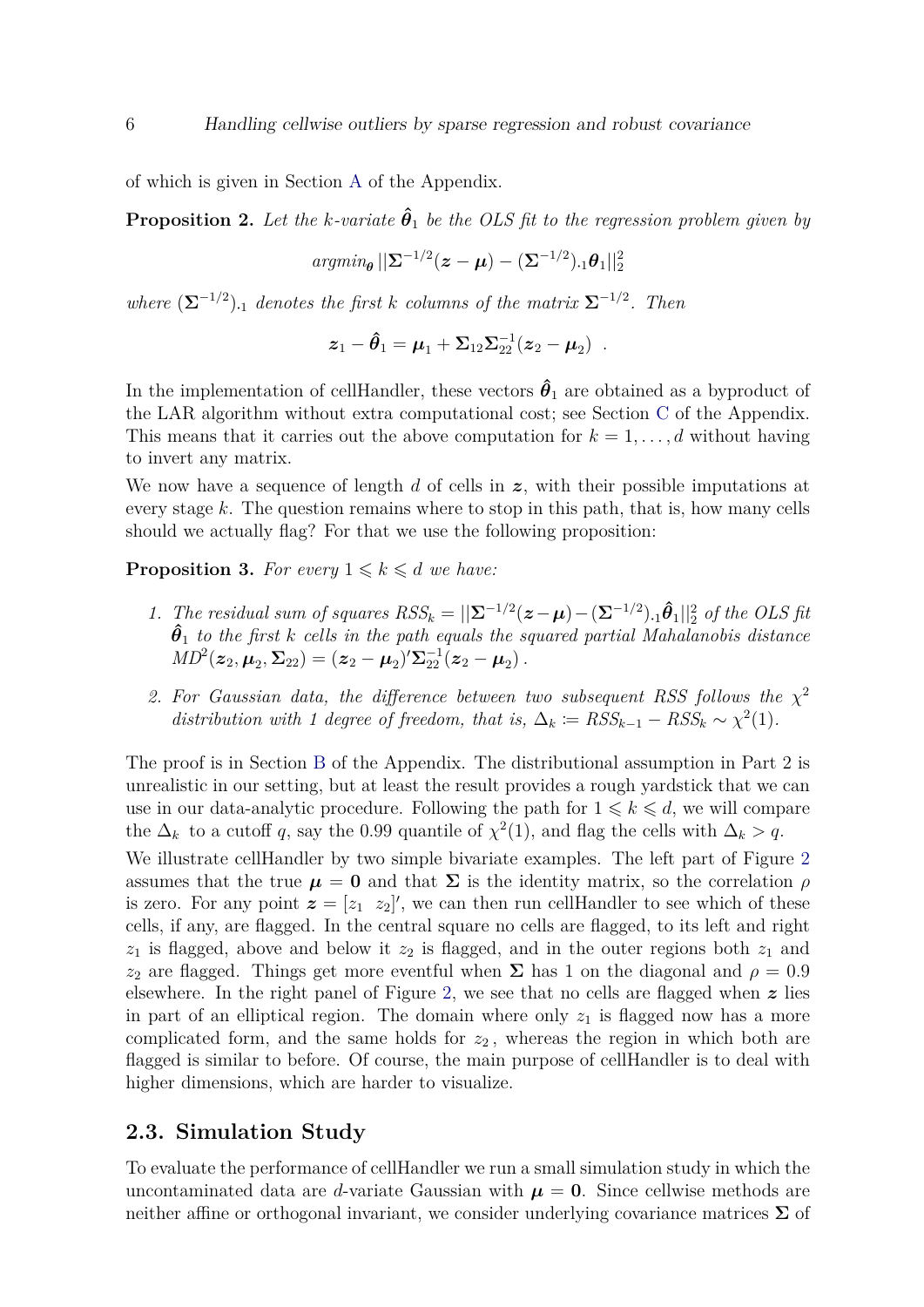<span id="page-6-0"></span>

Figure 2: Bivariate domains where no cells are flagged, where only  $z<sub>1</sub>$  is flagged, where only  $z_2$  is flagged, and where both are flagged, when the true correlation is  $\rho = 0$  (left panel) and when  $\rho = 0.9$  (right panel).

two types. Type ALYZ are the randomly generated correlation matrices of [Agostinelli](#page-15-2) [et al.](#page-15-2) [\(2015\)](#page-15-2) which typically have relatively small correlations. Type A09 is given by  $\Sigma_{jh} := (-0.9)^{|j-h|}$  and contains both large and small correlations.

The outlying cells are generated as follows. The positions of the cells to be contaminated are obtained by randomly drawing *nε* indices in each column of the data matrix. Then we look at each row  $(z_1, \ldots, z_d)$  with such cells, and denote the indices of those cells as the set  $K = \{j(1), \ldots, j(k)\}\$  of size *k*. Next, we replace  $(z_{j(1)}, \ldots, z_{j(k)})$  by the *k*-dimensional row  $v = \gamma \sqrt{k} u'/\text{MD}(u, \mu_K, \Sigma_K)$  where  $\mu_K$  and  $\Sigma_K$  are restricted to the indices in K and where  $u$  is the eigenvector of  $\Sigma_K$  with smallest eigenvalue. This procedures generates *v* which are structurally outlying in the subspace of the coordinates in *K*, while many of these cells will not be marginally outlying. This produces cellwise outliers that are more challenging than in the earlier literature, which used  $\boldsymbol{v} = (\gamma, \ldots, \gamma).$ 

Figure [3](#page-7-0) shows the performance of cellHandler on samples of size  $n = 400$  in  $d = 20$ dimensions with  $\varepsilon = 20\%$  of cellwise outliers, using the covariance matrix estimated by the algorithm DDCW.DI described in Section [3.2.](#page-8-2) The other curves are from three existing techniques for flagging cells. The first one is the univariate Gervini-Yohai filter (GY) specified in [\(Agostinelli et al.](#page-15-2) [2015\)](#page-15-2). The second is the multivariate DetectDeviatingCells (DDC) algorithm of [Rousseeuw and Van den Bossche](#page-17-1) [\(2018\)](#page-17-1), available in the cellWise package [\(Raymaekers et al.](#page-17-5) [2020\)](#page-17-5) as the function DDC. The third is the default filter of the 2SGS method in [\(Leung et al.](#page-17-0) [2017\)](#page-17-0), which is a combination of a bivariate GY filter with DDC. The top panels in Figure [3](#page-7-0) show the *recall*, which is the fraction of generated cellwise outliers that are flagged as such. The data in the left plot were generated by the contaminated ALYZ model, and on the right by the contaminated A09 model. We see that cellHandler has the highest recall at each  $\gamma$ . When  $\gamma$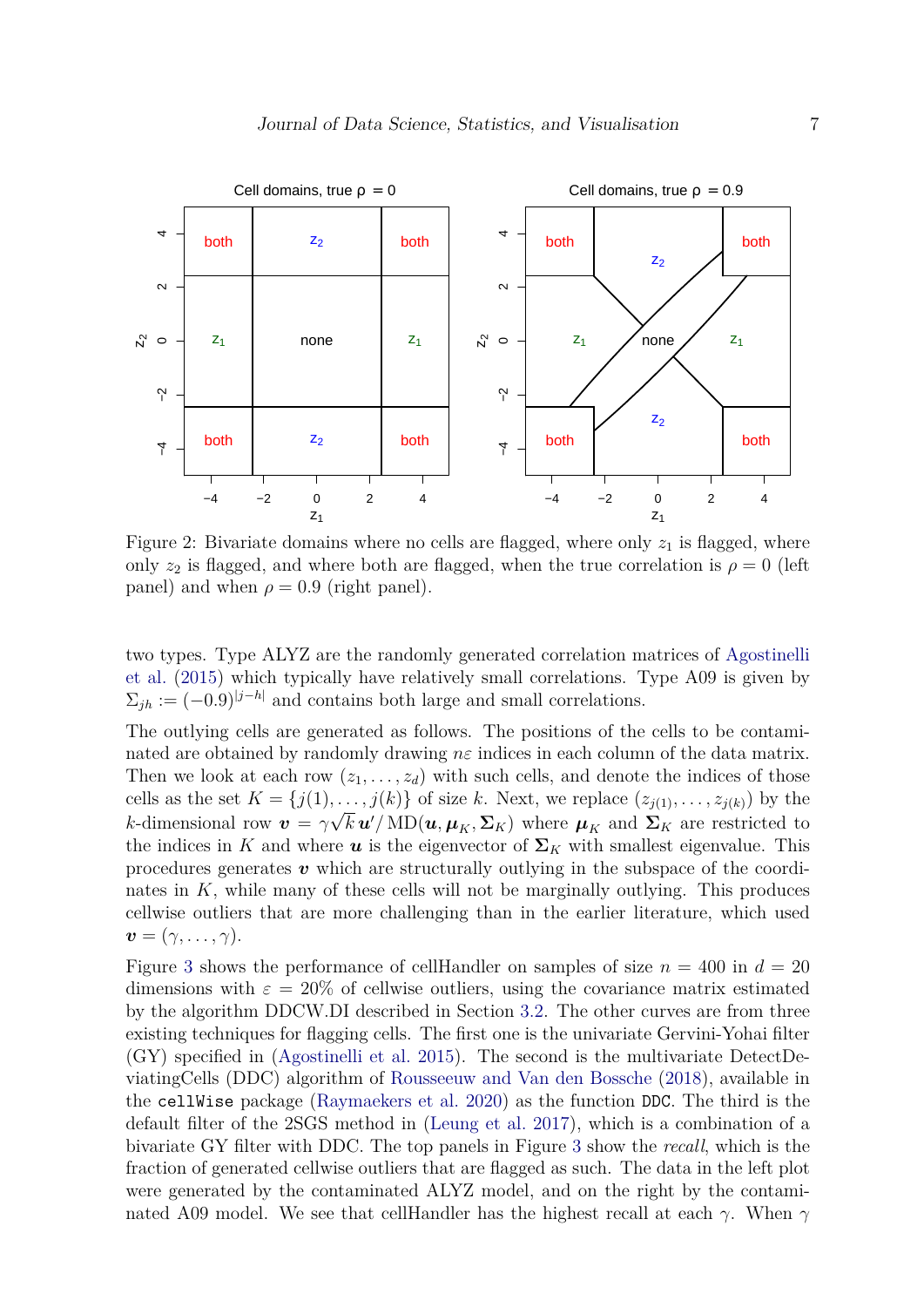increases, the cellwise outliers become marginally outlying, making them easier to flag. The middle row of the figure shows the *precision*, which is the fraction of cells flagged as outlying that were generated as such. We see that cellHandler does not have the best precision among competing methods at high  $\gamma$ , which is due to the tradeoff between

<span id="page-7-0"></span>

Figure 3: Comparison of methods for detecting cellwise outliers on data generated by the contaminated ALYZ model (left) and the contaminated A09 model (right), for  $n = 400$  points in  $d = 20$  dimensions. The plots show recall (top), precision (middle), and F-score (bottom).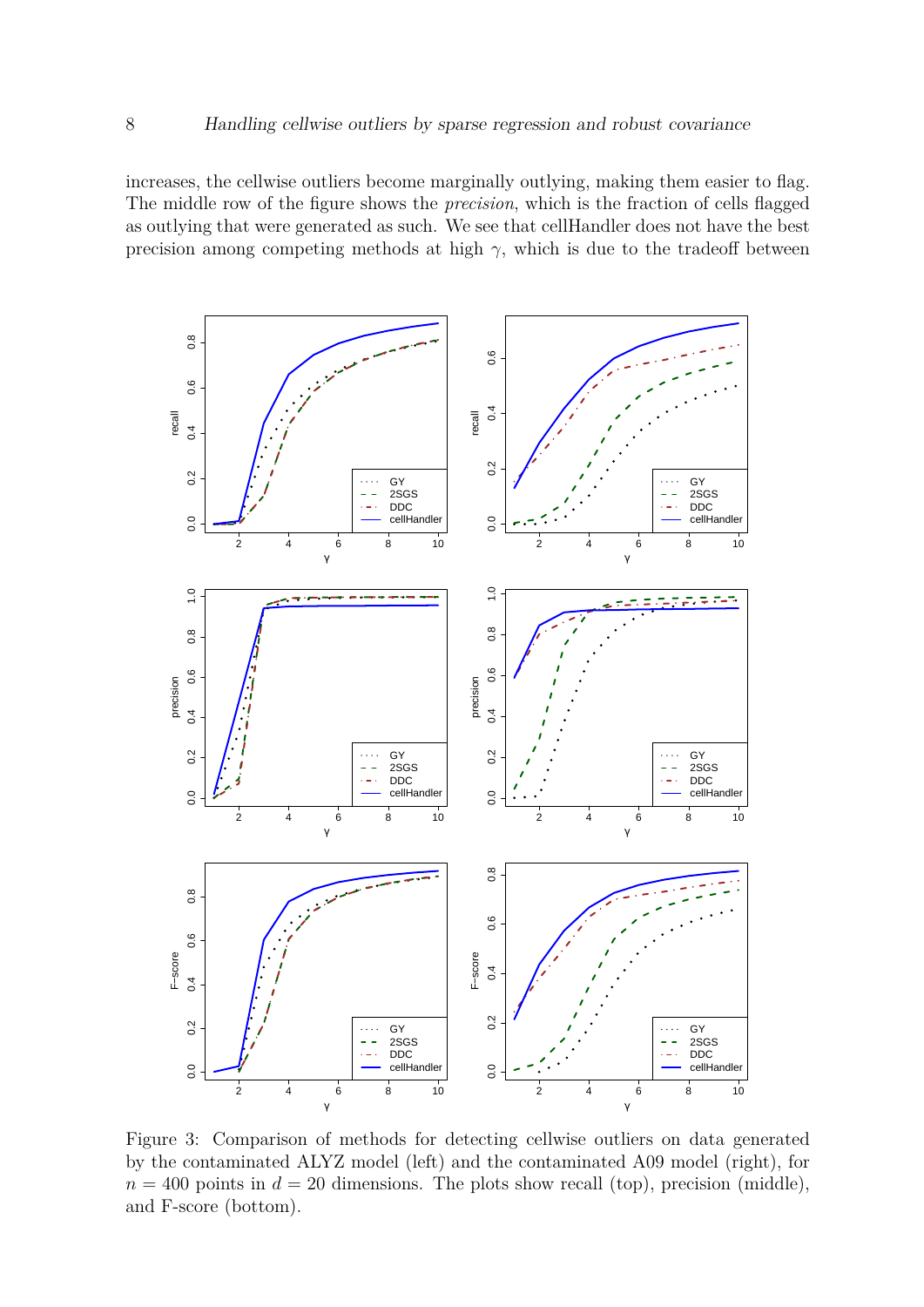precision and recall. Finally, the bottom row shows the F-score, also called the Dice coefficient [\(Dice](#page-16-4) [1945\)](#page-16-4), which summarizes the performance of a binary classification through the harmonic mean of precision and recall. Based on this summary measure, cellHandler performs best.

## <span id="page-8-1"></span>**3. Cellwise Robust Estimation of a Covariance Matrix**

#### <span id="page-8-0"></span>**3.1. Existing Approaches**

The previous section described a method for flagging cellwise outliers when the true center  $\mu$  and covariance matrix  $\Sigma$  are known. Of course these are rarely given in practice, so they have to be estimated. The center  $\mu$  can be estimated quite easily by applying a robust estimator (like the median) to each coordinate. Estimating the covariance matrix  $\Sigma$  is the hard part. There exist several approaches to this problem.

A popular technique is to compute robust covariances between each pair of variables, and to assemble them in a matrix. To estimate these pairwise covariances, [Öllerer](#page-17-6) [and Croux](#page-17-6) [\(2015\)](#page-17-6) and [Croux and Öllerer](#page-16-5) [\(2016\)](#page-16-5) use rank-based methods such as the Spearman and normal scores correlations. [Tarr et al.](#page-17-7) [\(2016\)](#page-17-7) instead propose the use of the robust pairwise correlation estimator of [Gnanadesikan and Kettenring](#page-16-6) [\(1972\)](#page-16-6) in combination with the robust scale estimator  $Q_n$  of [Rousseeuw and Croux](#page-17-8) [\(1993\)](#page-17-8). As the resulting matrix is not necessarily positive semidefinite (PSD), they then compute the nearest PSD matrix by the algorithm of [Higham](#page-16-7) [\(2002\)](#page-16-7). All of these pairwise covariance estimators are fast to compute. We will compare the performance of these methods in Section [5.](#page-11-0)

A second approach is the snipEM procedure proposed by [Farcomeni](#page-16-0) [\(2014\)](#page-16-0) and imple-mented in the R package snipEM of [Farcomeni and Leung](#page-16-8) [\(2019\)](#page-16-8). Its first step flags cellwise outliers in each variable separately using a boxplot rule, and then "snips" them, which means making them missing. The second step tries many interchanges that unsnip a randomly chosen snipped cell and at the same time snip a randomly chosen unsnipped cell, and only keeps an interchange when it increases the partial Gaussian likelihood. This procedure is slower than the pairwise covariance approach.

The current state of the art to deal with complex cellwise outliers is the two-step generalized S-estimator (2SGS) of [Agostinelli et al.](#page-15-2) [\(2015\)](#page-15-2) and [Leung et al.](#page-17-0) [\(2017\)](#page-17-0) implemented in the R package GSE [\(Leung et al.](#page-16-9) [2019\)](#page-16-9). In a first step, the method uses a filter (called 2SGS in Figure [3](#page-7-0) above) to detect cellwise outliers. These cells are then set to missing, and the generalized S-estimator of [Danilov et al.](#page-16-10) [\(2012\)](#page-16-10) is run. A short survey of cellwise robust covariance estimators can be found in Sections 6.13 and 6.14 of [Maronna et al.](#page-17-9) [\(2019\)](#page-17-9).

#### <span id="page-8-2"></span>**3.2. The Detection-Imputation Algorithm**

Our algorithm for constructing a cellwise robust covariance matrix starts by standardizing the columns of the dataset as in the beginning of Section [2.1.](#page-3-2) Next, we compute initial estimators  $\hat{\mu}^0$  and  $\hat{\Sigma}^0$ . For this we can use the 2SGS estimator of [Leung et al.](#page-17-0) [\(2017\)](#page-17-0) described above. We will also try a different initial estimator called DDCW,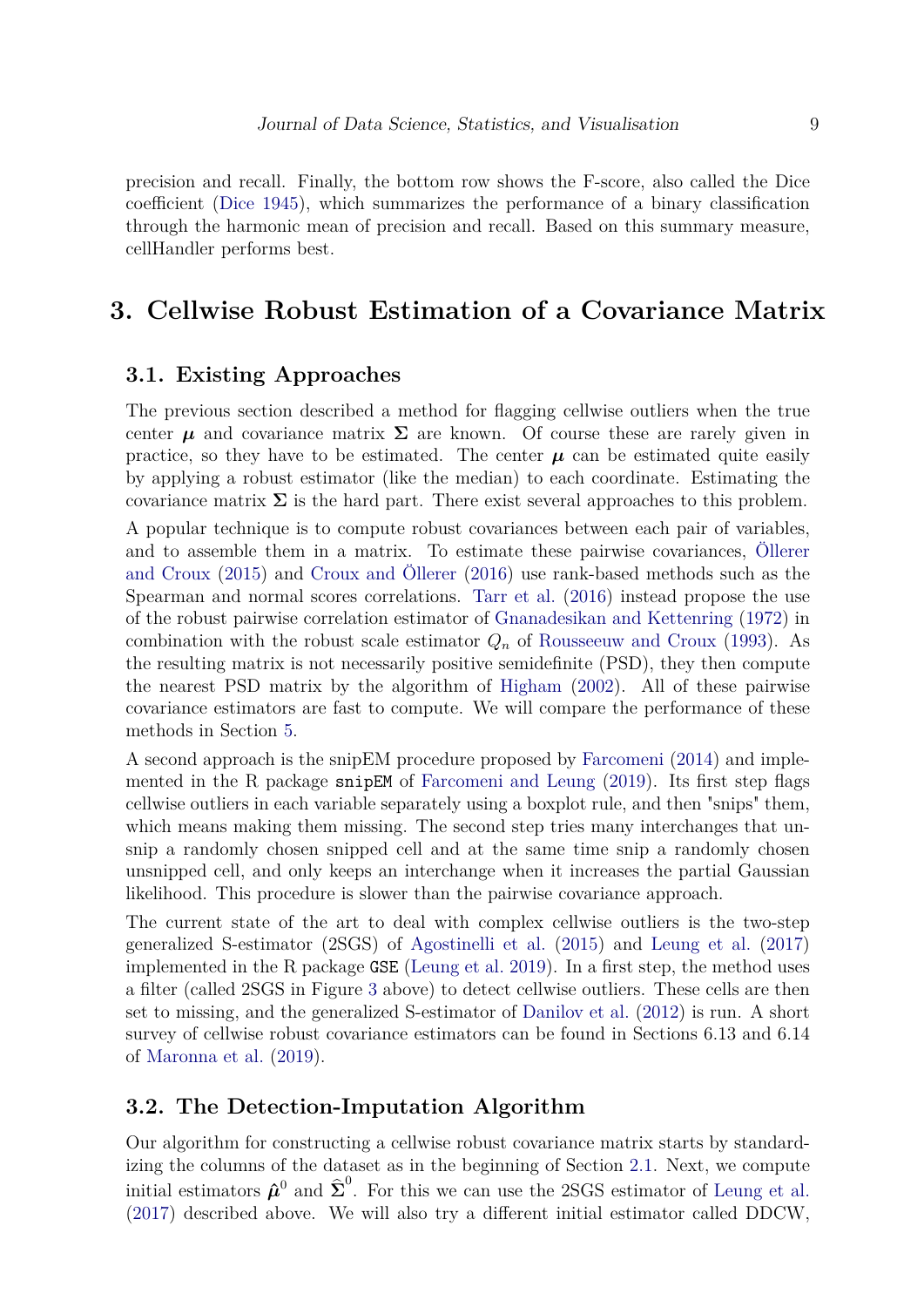which is a combination of the DDC method [\(Rousseeuw and Van den Bossche](#page-17-1) [2018\)](#page-17-1) and the wrapped covariance matrix of [Raymaekers and Rousseeuw](#page-17-10) [\(2019\)](#page-17-10). This initial estimator is described in Section [D](#page-21-1) of the Appendix.

The detection-imputation (DI) algorithm then alternates the D-step and the I-step, both described below.

#### **D-step: detecting outlying cells across all rows.**

The D-step first applies the cellHandler method of Section [2](#page-2-1) to each row  $(z_{i1}, \ldots, z_{id})$ based on the estimates  $\hat{\mu}^{t-1}$  and  $\hat{\Sigma}^{t-1}$  from the previous iteration step. This creates a path with steps  $k = 1, 2, \ldots, d$  and their  $\Delta_k$ . Note that  $\Delta_1, \ldots, \Delta_d$  is not necessarily monotone, but we create the nonincreasing sequence  $D_k \coloneqq \max\{\Delta_k, \ldots, \Delta_d\}$  for  $k = 1, 2, \ldots, d$ . Missing cells are put in front of the path, with  $D_k \coloneqq +\infty$ . Finally, we create an  $n \times d$  matrix *C* whose *i*-th row contains the  $D_k$  values of  $(z_{i1}, \ldots, z_{id})$ , in fact  $C_{ij} = D_k$  when cell  $z_{ij}$  is obtained in step *k*.

Should some columns have too many flagged cells (including NA's), it could become difficult to estimate a correlation between them, especially if the flagged sets overlap little. Even worse, flagging all cells in a column would remove all information about that variable. Therefore, we impose a maximal number of flagged cells in each column, including the NA's. This number is  $n \max$ Col where the input parameter  $max$ Col is set to 25% by default. Note that this is a constraint on the columns, whereas we are flagging cells by row. We resolve this with the following algorithm:

- sort the criterion values  $C_{ij}$  of all cells in the matrix in decreasing order;

- walk down this list. If a  $C_{ij}$  lies below the cutoff value q we "lock" row i, meaning that no cells of row *i* can be flagged any more. If  $C_{ij} > q$  the cell is flagged, unless it belongs to a column which already has *n* maxCol flagged cells. In the latter case, row *i* is locked also.

This procedure yields a (possibly empty) list of flagged cells in each row, which overall contains the most outlying cells subject to the maxCol constraint.

#### **I-step:** Re-estimate  $\mu$  and  $\Sigma$ .

The I-step is basically one step of the EM algorithm which considers the flagged cells as missing. However, it is computationally more efficient since it reuses results that are already available. In each row, the set of flagged cells is one of the active sets considered by LAR in cellHandler, so its coefficient  $\hat{\theta}_1$  from Proposition [2](#page-5-0) is known. This makes it trivial to impute the flagged cells, so the E-step of EM requires no additional computation. Next,  $\hat{\boldsymbol{\mu}}^t$  and  $\hat{\boldsymbol{\Sigma}}^t$  are computed as in the M-step, as described in more detail in Section [E](#page-22-0) of the Appendix. This iterative procedure stops when both  $\hat{\boldsymbol{\mu}}^t - \hat{\boldsymbol{\mu}}^{t-1}_\text{o}$  and  $\hat{\boldsymbol{\Sigma}}^t - \hat{\boldsymbol{\Sigma}}^{t-1}$  are small. At the end of the DI algorithm, we unstandardize  $\hat{\mu}$  and  $\hat{\Sigma}$  using the univariate location and scale estimates of the original data columns. The time complexity of the DI algorithm is  $O(Tnd^3)$ , where T is the number of iteration steps. This is the same complexity as that of the classical EM algorithm for covariance estimation with missing data.

Note that for the DI method to work, the initial covariance matrix (whether 2SGS or DDCW) and those in all iteration steps need to be invertible. This requires that  $n > d$ , so for now the approach does not allow for  $d \geq n$ . Possible extensions are a topic for further research, and would likely require penalization or other forms of regularization.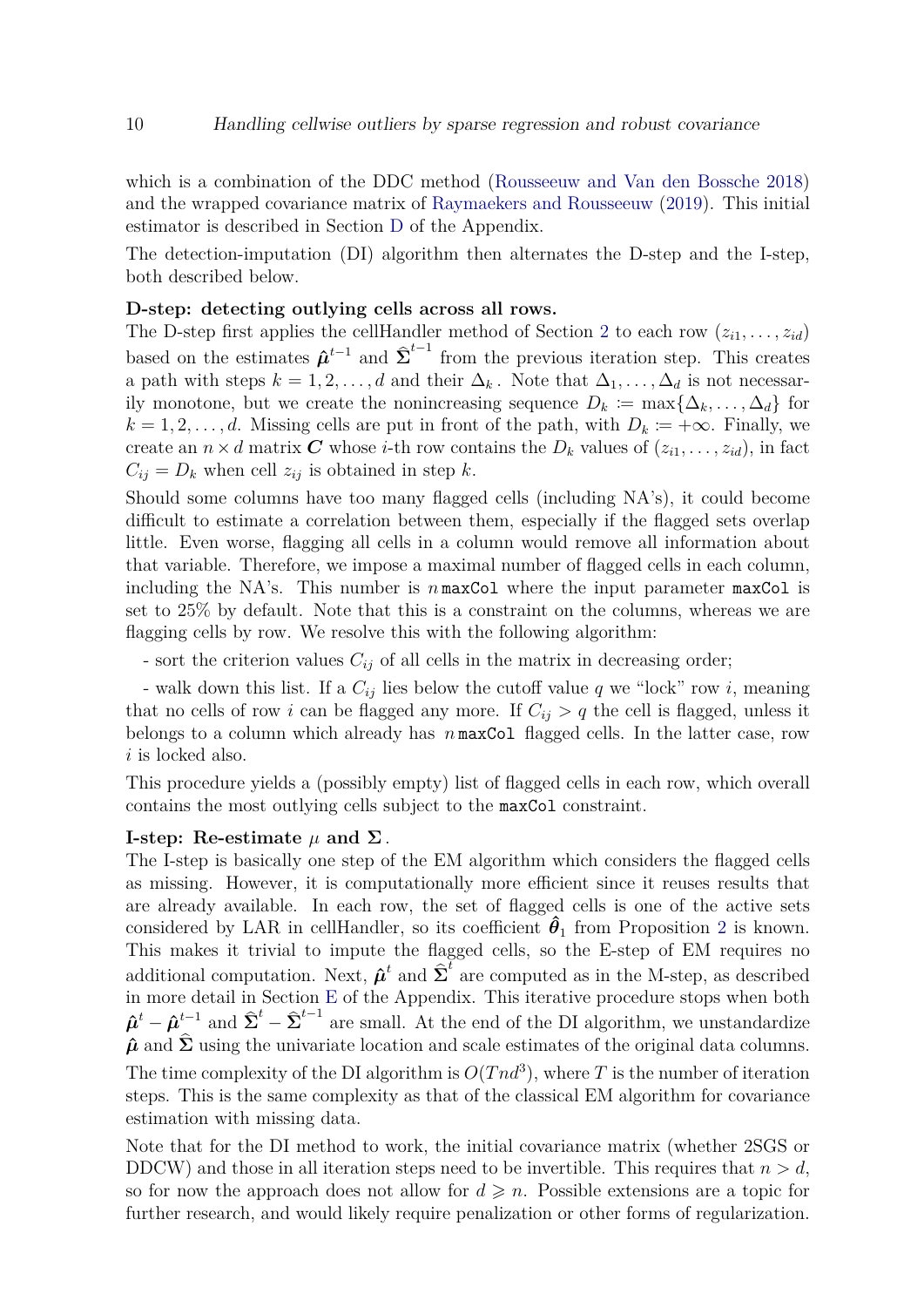### **4. Measuring Scatter Matrix Discrepancy**

In the simulation study in the next section, we want to measure how much an estimated scatter matrix deviates from the true underlying positive definite (PD) scatter matrix. For this we need a discrepancy measure for scatter matrices. Here we will construct a pre-existing discrepancy measure from first principles, in order to dispel a common misconception that this measure would only make sense when the underlying data follow a multivariate normal (Gaussian) distribution.

Suppose we want to measure how much a scatter matrix *A* deviates from a reference scatter matrix  $\boldsymbol{B}$ , where the  $d \times d$  matrix  $\boldsymbol{B}$  is PD but  $\boldsymbol{A}$  only needs to be positive semidefinite (PSD). A simple measure of this type is

<span id="page-10-1"></span>
$$
||\mathbf{A} - \mathbf{B}||_2 = \left(\sum_{i=1}^d \sum_{j=1}^d (a_{ij} - b_{ij})^2\right)^{1/2}
$$
 (4)

but it is insufficiently suited to our scatter matrix context, as it does not tell us whether *A* is singular. And this is important, since a singular scatter matrix *A* cannot be used as an approximation of *B*, for instance when computing a Mahalanobis-style statistical distance as in [\(1\)](#page-3-0) which requires the inverse matrix.

In order to stay in the realm of scatter matrices, we instead compute

<span id="page-10-0"></span>
$$
\bm{S} = \bm{B}^{-1/2} \bm{A} \, \bm{B}^{-1/2} \ .
$$

(The matrix *S* can be seen as the scatter *A* in the coordinate system where *B* is sphered/whitened, since  $B^{-1/2}BB^{-1/2} = I$ .) Note that  $A = B$  if and only if  $S = I$ , so we want to measure how far *S* is from *I* in a way that is relevant for scatter matrices. Since the matrix  $S$  is PSD, its eigenvalues are nonnegative, so we can denote them as  $\eta_1 \geq \ldots \geq \eta_d \geq 0$ . We want the discrepancy measure to be zero if all  $\eta_j = 1$ , to go to  $+\infty$  when *S* explodes in the sense that  $\eta_1 \rightarrow +\infty$ , and also when *S* implodes, that is,  $\eta_d \to 0$ . Concentrating on a single eigenvalue  $\eta$  we want a continuous function  $h(\eta)$  on all  $\eta \geq 0$  with the properties  $h(\eta) \geq 0$ ,  $h(1) = 0$ , and  $h(\eta) \rightarrow +\infty$  when  $\eta \rightarrow +\infty$  or  $\eta \to 0$ . Many such functions can be constructed. One of them is  $h(\eta) = \eta - 1 - \log(\eta)$ . Note that  $h(\eta) \geq 0$  since  $\log(\eta)$  is concave and  $\eta - 1$  is its tangent line at  $\eta = 1$ . The function *h* decreases on [0, 1], reaches its minimum in 1 with  $h(1) = 0$ , and increases on  $\vert 1, +\infty \vert$ . Therefore, it makes sense to define the discrepancy of **A** relative to **B** as

$$
D(\mathbf{A}, \mathbf{B}) := \sum_{j=1}^{d} h(\eta_j) = \sum_{j=1}^{d} (\eta_j - 1 - \log(\eta_j))
$$
(5)

which is nonnegative since each term is. Note that  $\mathbf{A} = \mathbf{B}$  is equivalent to  $D(\mathbf{A}, \mathbf{B}) = 0$ , and that a singular *A* attains  $D(A, B) = +\infty$ .

The entire construction of  $D(A, B)$  above only uses the PSD property of scatter matrices, and is not at all restricted to multivariate normally distributed data. That confusion is due to the following property:

**Proposition 4.** *In the special case where X and Y are d-variate random vectors distributed as*  $X \sim N(0, A)$  *and*  $Y \sim N(0, B)$  *in which both A and B are PD, the discrepancy*  $D(A, B)$  *coincides with the Kullback-Leibler divergence*  $KL(X, Y)$ *.*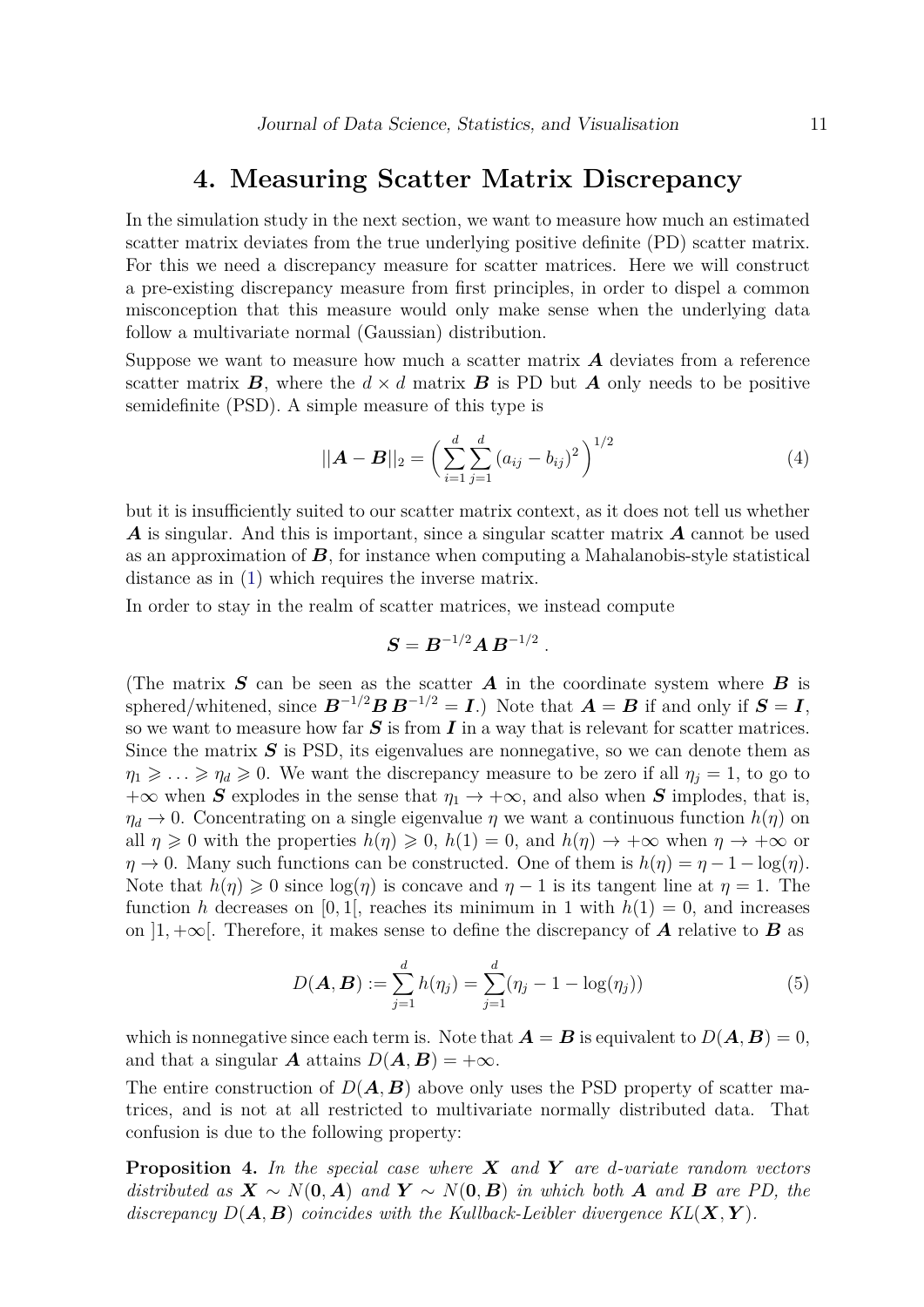The proof is in Section [F](#page-23-0) of the Appendix. Note that when both *A* and *B* are PD,  $D(\mathbf{B}, \mathbf{A})$  exists also, but it does not equal  $D(\mathbf{A}, \mathbf{B})$ . Instead we obtain, along the same lines,  $D(\mathbf{B}, \mathbf{A}) = \sum_{j=1}^{d} h(1/\eta_j)$ . However, it is possible to symmetrize the discrepancy *D*(., .) by replacing the *h* in [\(5\)](#page-10-0) by a function  $\tilde{h}$  for which  $\tilde{h}(1/\eta) = \tilde{h}(\eta)$  for all  $\eta > 0$ , such as  $h(\eta) = \eta + 1/\eta - 2$ . One could also use the function  $h(\eta) = |\log(\eta)|$  so  $D(\mathbf{A}, \mathbf{B})$ becomes the  $L^1$  norm of  $(\log(\eta_1), \ldots, \log(\eta_d)).$ 

# **5. Simulation Results**

<span id="page-11-0"></span>We simulate the estimators of covariance matrices discussed in the previous section. The data is generated as in Subsection [2.3,](#page-5-1) with dimensions  $d = 10$ , 20 and 40. The fraction of contaminated cells is  $\varepsilon = 0.1, 0.2$  in which  $\gamma$  varies from 1 to 10. In each replication, we compute the discrepancy [\(5\)](#page-10-0) of the estimate  $\hat{\Sigma}$  from the underlying  $\Sigma$ , and then average the discrepancy over all replications. We show the results for  $\varepsilon = 0.2$ , since this is the most challenging scenario. The results for  $\varepsilon = 0.1$  were qualitatively similar.

Figure [4](#page-11-1) compares the proposed methods to the existing approaches described in Sub-section [3.1,](#page-8-0) for  $d = 10$ . Since  $\varepsilon = 0.2$ , there are on average two cellwise outliers per row. Gaussian rank (Grank) and Spearman refer to the covariance matrices of [Öllerer](#page-17-6) [and Croux](#page-17-6) [\(2015\)](#page-17-6) and [Croux and Öllerer](#page-16-5) [\(2016\)](#page-16-5) using those rank correlations. The Gnanadesikan-Kettenring procedure of [Tarr et al.](#page-17-7) [\(2016\)](#page-17-7) is labeled GKnpd. Next, the snipEM method of [Farcomeni](#page-16-0) [\(2014\)](#page-16-0) and the 2SGS estimator of [Leung et al.](#page-17-0) [\(2017\)](#page-17-0) are plotted. The method 2SGS.DI uses 2SGS as initial estimator followed by the new DI method of Section [3.2.](#page-8-2) The initial estimator DDCW described in Section [D](#page-21-1) of the Appendix is also shown, as well as DI applied to it.

<span id="page-11-1"></span>

Figure 4: Discrepancy  $D(\Sigma, \Sigma)$  of estimated covariance matrices for  $d = 10$ ,  $n = 100$ .

We see that the three pairwise methods Grank, Spearman and GKnpd pay for their fast computation by a high discrepancy. The snipEM method does better for high  $\gamma$ , in part because the boxplot rule in its first step snips marginally outlying cells. The three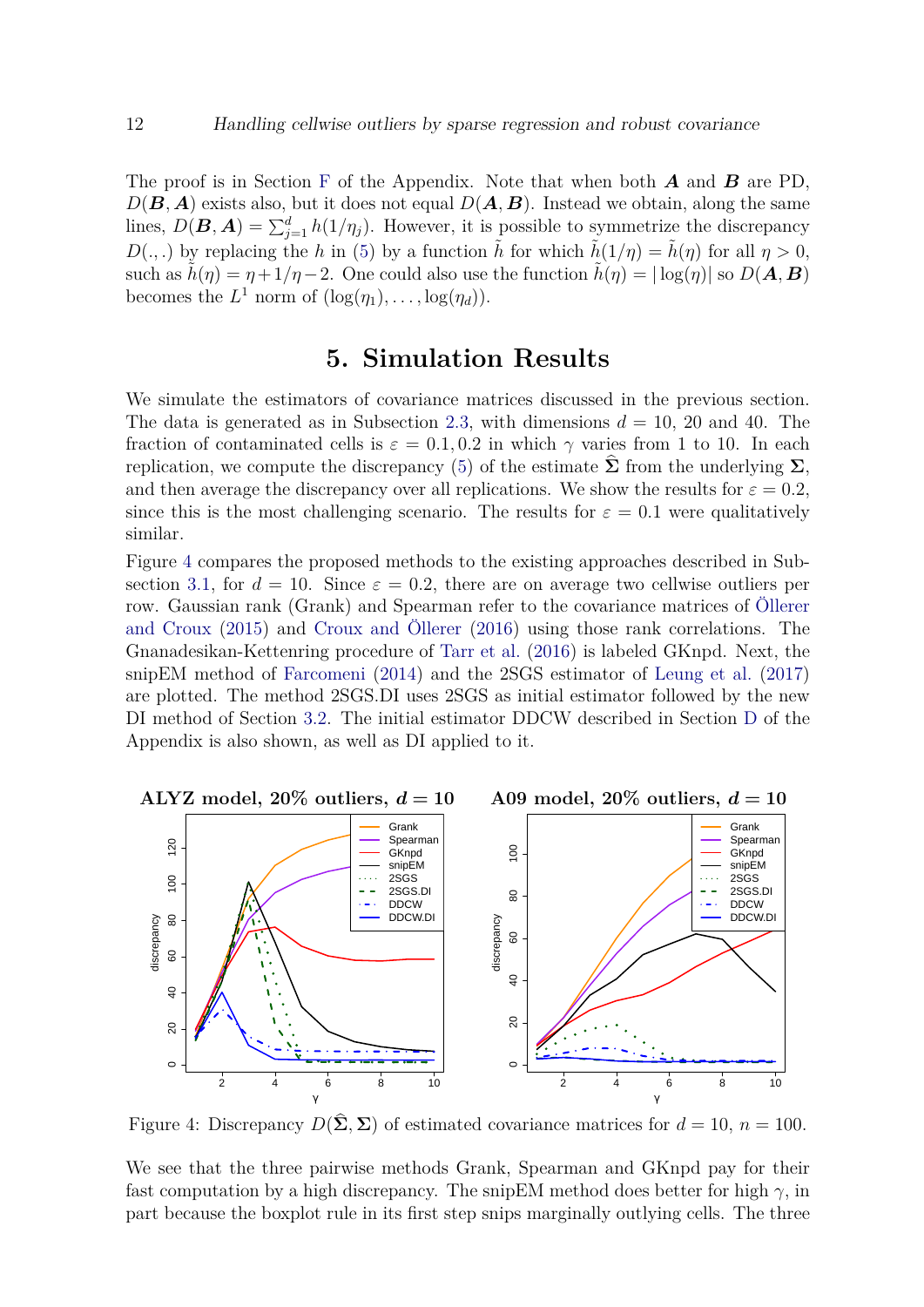pairwise methods do not use such a rule to flag marginally outlying cells, so high *γ* values impact them more. The state of the art method 2SGS does substantially better, and is improved by applying DI to it, both in the ALYZ and A09 models. The same holds for DDCW and DDCW.DI. Note that DI improves the results more under A09 than ALYZ, because A09 has bigger correlations so DI has more opportunities to make a difference.

We now consider higher dimensions, starting with  $d = 20$  in the top panels of Figure [5.](#page-12-0) The curves of Grank, Spearman, GKnpd and snipEM were much higher in this case, so we only show the four best performing methods in order to see the differences between them. Here the DI algorithm substantially improves upon the initial estimators also. The improvement is largest under A09 which contains some high correlations. For  $d = 40$  (bottom panels) we see similar patterns.

<span id="page-12-0"></span>

Figure 5: Discrepancy  $D(\hat{\Sigma}, \Sigma)$  given by [\(5\)](#page-10-0) of estimated covariance matrices for  $d = 20$ and  $n = 400$  (top panels) and for  $d = 40$  and  $n = 800$  (bottom panels).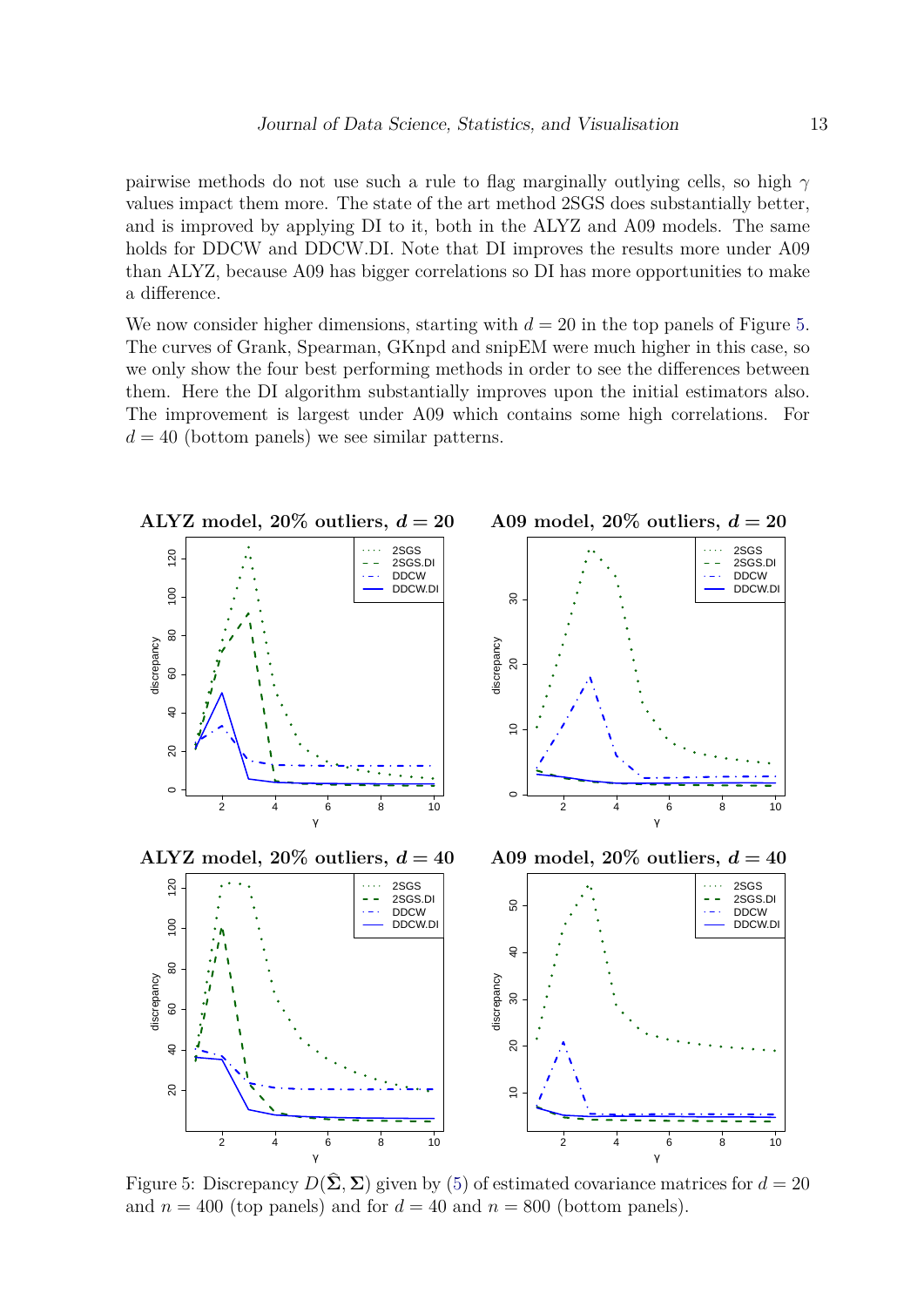Section [I](#page-25-0) of the Appendix shows the results of a simulation in which the data are contaminated by 10% of cellwise outliers generated as above, plus 10% of rowwise outliers. In this particular setting "rowwise outliers" refers to rows in which all cells are contaminated in the same way as before, that is, rows with *d* cellwise outliers. The initial estimators 2SGS and DDCW attempt to downweight or discard such rows. The results are qualitatively similar to those in Figures [4](#page-11-1) and [5.](#page-12-0)

## <span id="page-13-0"></span>**6. Example: Volatile Organic Compounds in Children**

We study a dataset of volatile organic compounds (VOCs) in human urinary samples. The data was taken from the publicly available website of the National Health and Nutrition Examination Survey [\(NHANES](#page-17-11) [2019\)](#page-17-11), using the most recent available epoch. Such VOC metabolites are commonly monitored since chronic exposure to high levels of some VOCs can lead to a number of health problems such as cancer and neurocognitive dysfunction. The original dataset consists of 29 VOC metabolites, but we focus on a subset of 16 variables obtained by removing columns with a lot of missing values and/or zero median absolute deviation. Section [J](#page-26-0) in the Appendix contains a table with the VOCs analyzed. In order to obtain a relatively homogeneous subset, we selected the data for children aged 10 or younger. The final dataset contained 512 subjects. We log-transformed the concentrations to make the variables roughly Gaussian (apart from possible outliers).

We estimated the covariance matrix of the data by the DI algorithm, starting from the DDCW initial estimator. The algorithm converged after 7 steps. Using the resulting covariance estimate, we ran the cellHandler algorithm with cutoff  $\sqrt{\chi^2_{1,0.99}} \approx 2.57$  to detect outlying cells. The corresponding cellmap of the first 20 children in the list was shown as Figure [1](#page-2-0) in the introduction. Each row of the cellmap corresponds to a child, with inlying cells colored yellow. Red cells indicate that their value is higher than predicted given the inlying cells of that row, while blue cells indicate lower than predicted values. The more extreme the residual, the more intense the color.

One variable that stood out was URXCYM (N-Acetyl-S-(2-cyanoethyl)-L-cysteine) in which cellHandler indicated  $11\%$  of large cell residuals. This was particularly striking since that variable had fewer than 2% of marginal outliers using the same cutoff  $\sqrt{\chi^2_{1,0.99}}$ on the absolute standardized values, and these were rather nearby (note that even for perfectly Gaussian data there would already be 1% of absolute standardized values above this cutoff). Figure [6](#page-14-0) plots the cell residuals (which are zero for cells that were not flagged) versus the robustly standardized marginal values, with the cutoffs indicated by horizontal and vertical lines. Most of the outlying cellwise residuals correspond to inlying marginal values. These children have extreme URXCYM values relative to their other VOCs.

Interestingly, URXCYM is a well-known biomarker for identifying smokers among adults [\(Chen et al.](#page-15-3) [2019\)](#page-15-3), since it typically results from the metabolization of acrylonitrile, a volatile liquid present in tobacco smoke. But in this example we are studying children, who are not supposed to smoke. In search of an explanation, we combined the VOC data with the questionnaire data available on the same website [\(NHANES](#page-17-11) [2019\)](#page-17-11). Among many other things, these data contain information on the smoking status of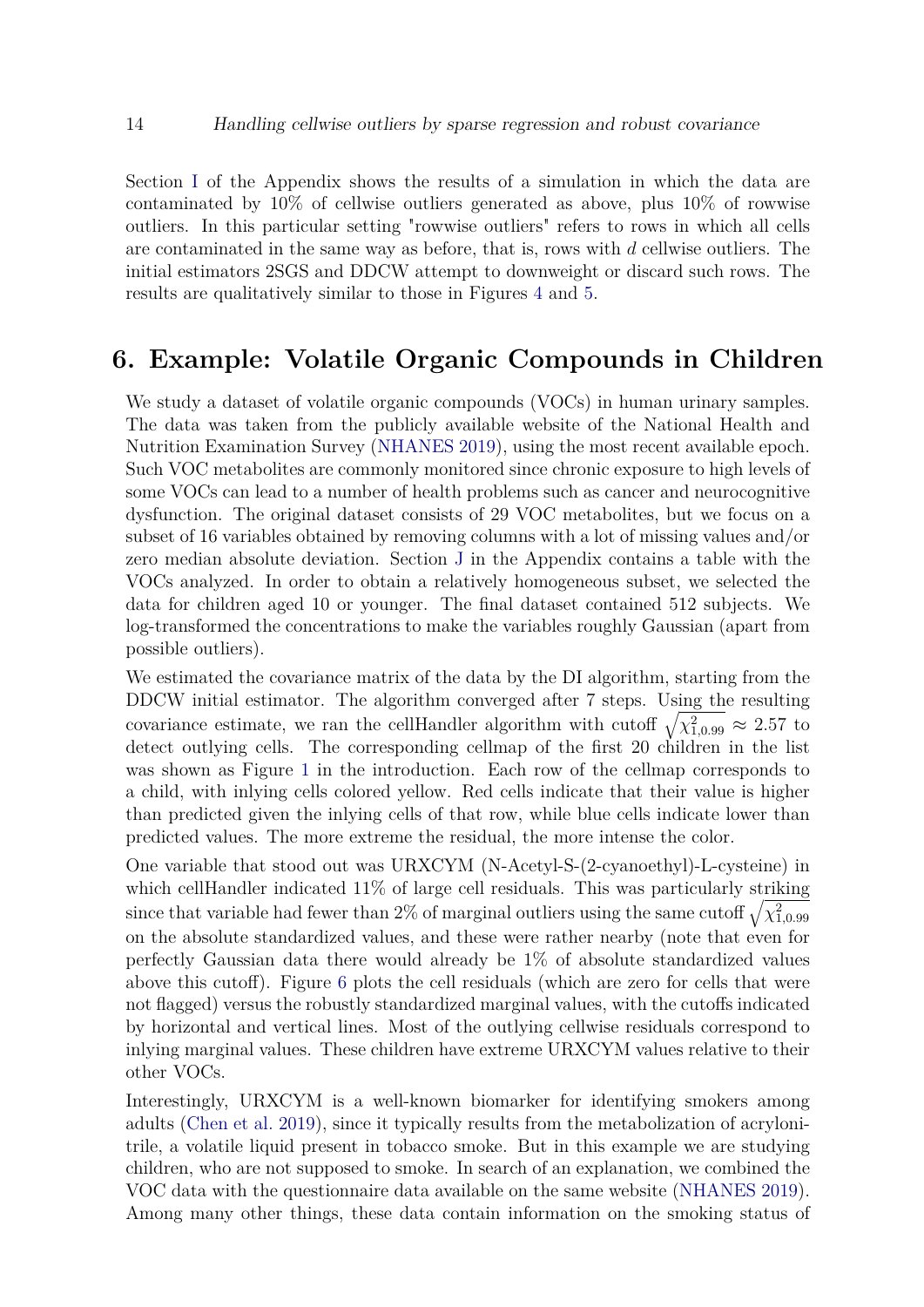<span id="page-14-0"></span>

Figure 6: Plot of standardized cell residuals of log(URXCYM) obtained by cellHandler, versus the robustly standardized values of log(URXCYM) on its own.

the adults (usually parents) in the same household. These fell into four categories: only nonsmoking adults, smoking adults who do not smoke inside the home, one adult smoking in the home, and two adults smoking in the home. The blue curve in Figure [7](#page-15-4) shows the percentage of children with URXCYM cell residuals above the cutoff, in each of these categories. They go from 4.7% in households with only nonsmoking adults up to 72.7% in homes where two adults smoke, indicating that passive smoking has a measurable effect on children. On the other hand, if we were to look only at the marginal URXCYM values (red curve), no such effect is visible.

The example shows that the effect of exposing children to tobacco smoke could be underestimated when only performing univariate analyses on biomarkers. This illustrates that cell residuals obtained by cellHandler may add valuable information to a dataset.

# **7. Conclusion**

The proposed cellHandler method is the first to detect cellwise outliers based on robust estimates of location and covariance. It is also a major component of the detectionimputation (DI) algorithm that computes such cellwise robust estimates. Note that both methods can deal with missing values in the data, since these are imputed along the way.

The performance of cellHandler and DI was illustrated by simulation. A real example illustrated that the common medical practice of comparing individual biomarkers to their tolerance limits can benefit from the use of cellwise residuals.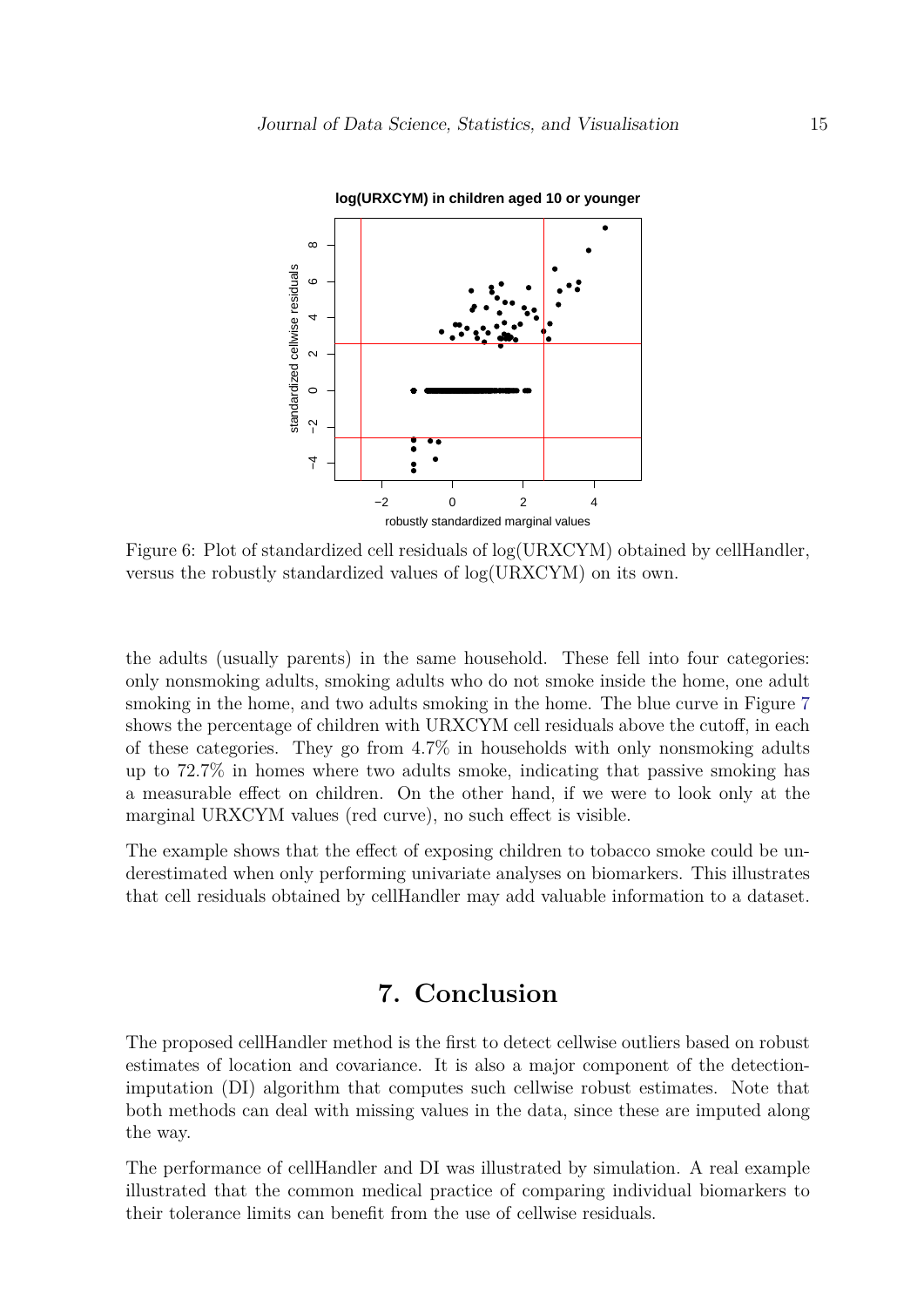<span id="page-15-4"></span>

Figure 7: The blue curve shows the percentage of elevated URXCYM cell residuals in function of the smoking status of adult family members. The red curve shows the percentage of elevated marginal URCYM values.

## **Acknowledgments**

This research was funded by projects of Internal Funds KU Leuven.

# **Software Availability**

The methods proposed here are available as the functions cellHandler and DI in the R package cellWise [\(Raymaekers et al.](#page-17-5) [2020\)](#page-17-5) on CRAN. It also contains a vignette which reproduces the example in Section [6.](#page-13-0)

# **References**

- <span id="page-15-2"></span>Agostinelli, C., Leung, A., Yohai, V. J., and Zamar, R. H. (2015). Robust estimation of multivariate location and scatter in the presence of cellwise and casewise contamination. *TEST*, 24:441–461, ISSN: 1863-8260, DOI: [10.1007/s11749-015-0450-6](https://dx.doi.org/10.1007/s11749-015-0450-6).
- <span id="page-15-1"></span>Alqallaf, F., Van Aelst, S., Yohai, V. J., and Zamar, R. H. (2009). Propagation of outliers in multivariate data. *The Annals of Statistics*, 37:311–331, DOI: [10.1214/07-AOS588](https://dx.doi.org/10.1214/07-AOS588).
- <span id="page-15-0"></span>Chandola, V., Banerjee, A., and Kumar, V. (2009). Anomaly detection: A survey. *ACM Computing Surveys*, 41:1–58, DOI: [10.1145/1541880.1541882](https://dx.doi.org/10.1145/1541880.1541882).
- <span id="page-15-3"></span>Chen, M., Carmella, S. G., Sipe, C., Jensen, J., Luo, X., Le, C. T., Murphy, S. E., Benowitz, N. L., McClernon, F. J., Vandrey, R., Allen, S. S., Denlinger-Apte, R.,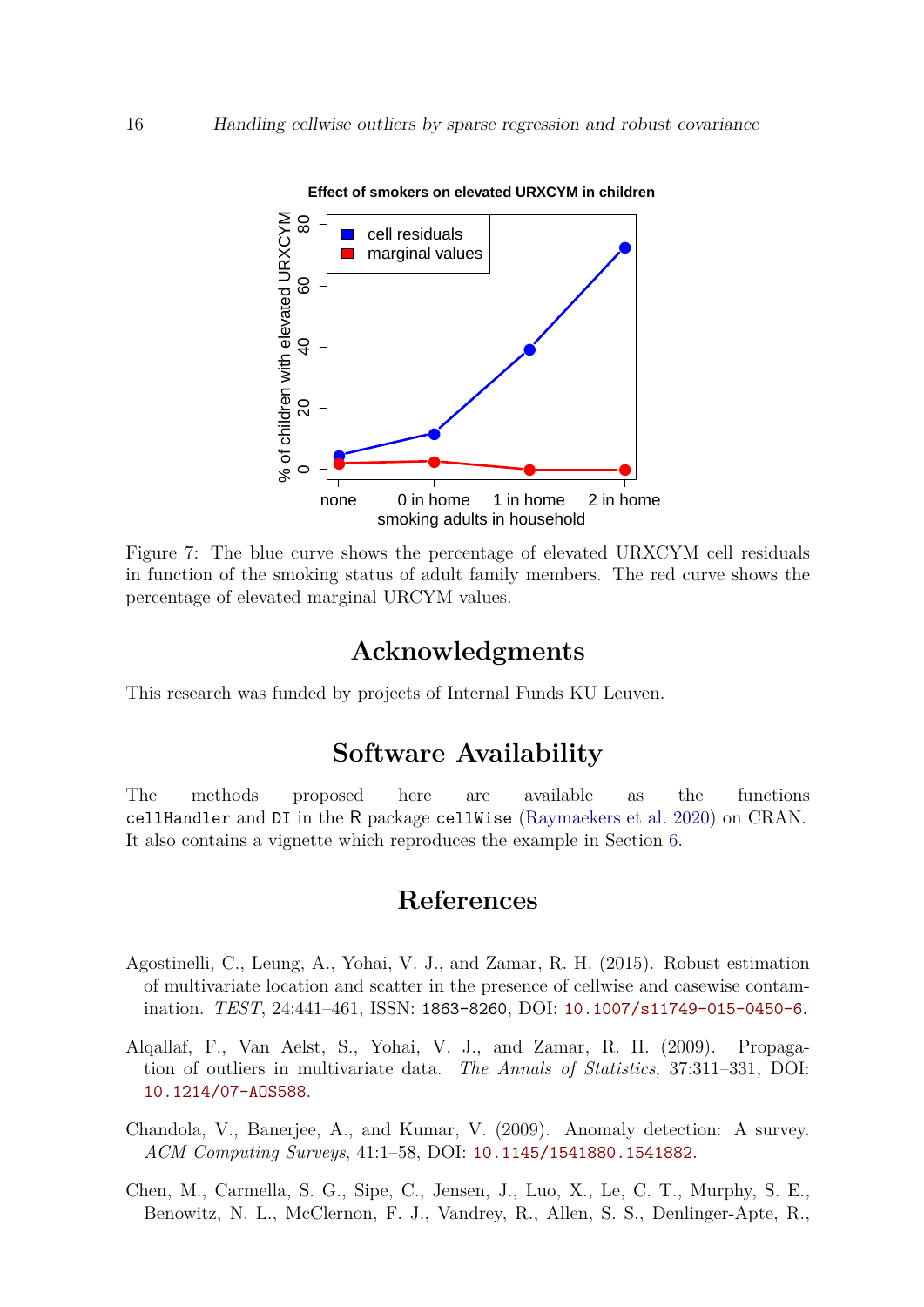Cinciripini, P. M., Strasser, A. A., al'Absi, M., Robinson, J. D., Donny, E. C., Hatsukami, D., and Hecht, S. S. (2019). Longitudinal stability in cigarette smokers of urinary biomarkers of exposure to the toxicants acrylonitrile and acrolein. *PLOS ONE*, 14(1):1–13, DOI: [10.1371/journal.pone.0210104](https://dx.doi.org/10.1371/journal.pone.0210104).

- <span id="page-16-5"></span>Croux, C. and Öllerer, V. (2016). Robust and sparse estimation of the inverse covariance matrix using rank correlation measures. In Agostinelli, C., Basu, A., Filzmoser, P., and Mukherjee, D., editors, *Recent Advances in Robust Statistics: Theory and Applications*, pages 35–55, New Delhi. Springer India, DOI: [10.1007/978-81-322-3643-6\\_3](https://dx.doi.org/10.1007/978-81-322-3643-6_3).
- <span id="page-16-11"></span>Danilov, M. (2010). *Robust estimation of multivariate scatter in non-affine equivariant scenarios*. PhD thesis, University of British Columbia.
- <span id="page-16-10"></span>Danilov, M., Yohai, V. J., and Zamar, R. H. (2012). Robust estimation of multivariate location and scatter in the presence of missing data. *Journal of the American Statistical Association*, 107:1178–1186, DOI: [10.1080/01621459.2012.699792](https://dx.doi.org/10.1080/01621459.2012.699792).
- <span id="page-16-1"></span>Debruyne, M., Höppner, S., Serneels, S., and Verdonck, T. (2019). Outlyingness: Which variables contribute most? *Statistics and Computing*, 29:707–723, DOI: [10.1007/s11222-018-9831-5](https://dx.doi.org/10.1007/s11222-018-9831-5).
- <span id="page-16-4"></span>Dice, L. R. (1945). Measures of the amount of ecologic association between species. *Ecology*, 26:297–302, DOI: [10.2307/1932409](https://dx.doi.org/10.2307/1932409).
- <span id="page-16-2"></span>Efron, B., Hastie, T., Johnstone, I., and Tibshirani, R. (2004). Least angle regression. *The Annals of Statistics*, 32:407–499, DOI: [10.1214/009053604000000067](https://dx.doi.org/10.1214/009053604000000067).
- <span id="page-16-0"></span>Farcomeni, A. (2014). Robust constrained clustering in presence of entry-wise outliers. *Technometrics*, 56(1):102–111, DOI: [10.1080/00401706.2013.826148](https://dx.doi.org/10.1080/00401706.2013.826148).
- <span id="page-16-8"></span>Farcomeni, A. and Leung, A. (2019). *Package snipEM: Snipping Methods for Robust Estimation and Clustering*. CRAN, R package version 1.0.1, [https://CRAN.](https://CRAN.R-project.org/package=snipEM) [R-project.org/package=snipEM](https://CRAN.R-project.org/package=snipEM).
- <span id="page-16-6"></span>Gnanadesikan, R. and Kettenring, J. R. (1972). Robust estimates, residuals, and outlier detection with multiresponse data. *Biometrics*, 28:81–124, ISSN: 0006341X, 15410420, <http://www.jstor.org/stable/2528963>.
- <span id="page-16-3"></span>Hastie, T. and Efron, B. (2015). *Package lars: Least Angle Regression, Lasso and Forward Stagewise*. CRAN, R package version 1.2, [https://CRAN.R-project.org/](https://CRAN.R-project.org/package=lars) [package=lars](https://CRAN.R-project.org/package=lars).
- <span id="page-16-7"></span>Higham, N. J. (2002). Computing the nearest correlation matrix - a problem from finance. *IMA Journal of Numerical Analysis*, 22:329–343, ISSN: 0272-4979, DOI: [10.1093/imanum/22.3.329](https://dx.doi.org/10.1093/imanum/22.3.329).
- <span id="page-16-9"></span>Leung, A., Danilov, M., Yohai, V., and Zamar, R. (2019). *Package GSE: Robust Estimation in the Presence of Cellwise and Casewise Contamination and Missing Data*. CRAN, R package version 4.2, <https://CRAN.R-project.org/package=GSE>.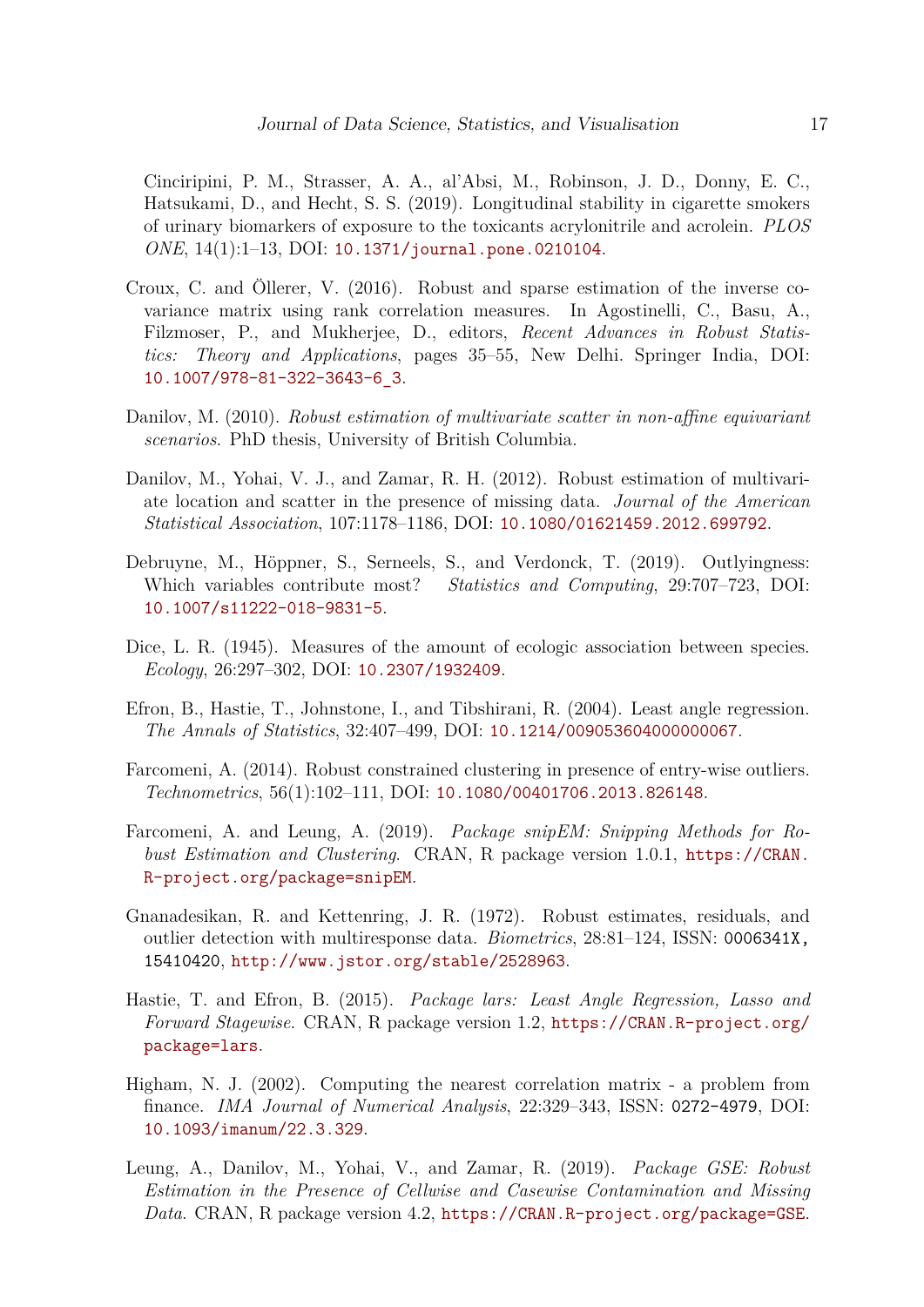- <span id="page-17-0"></span>Leung, A., Yohai, V., and Zamar, R. (2017). Multivariate location and scatter matrix estimation under cellwise and casewise contamination. *Computational Statistics & Data Analysis*, 111:59–76, ISSN: 0167-9473, DOI: [10.1016/j.csda.2017.02.007](https://dx.doi.org/10.1016/j.csda.2017.02.007).
- <span id="page-17-4"></span>Little, R. and Rubin, D. (1987). *Statistical Analysis with Missing Data*. Wiley-Interscience, New York.
- <span id="page-17-9"></span>Maronna, R., Martin, D., Yohai, V., and Salibián-Barrera, M. (2019). *Robust Statistics: Theory and Methods, Second Edition*. Wiley, New York.
- <span id="page-17-11"></span>NHANES (2019). National Health and Nutrition Examination Survey Data. Hyattsville, MD: U.S. Department of Health and Human Services, Centers for Disease Control and Prevention. <https://wwwn.cdc.gov/nchs/nhanes/>.
- <span id="page-17-6"></span>Öllerer, V. and Croux, C. (2015). Robust high-dimensional precision matrix estimation. In Nordhausen, K. and Taskinen, S., editors, *Modern Nonparametric, Robust and Multivariate Methods: Festschrift in Honour of Hannu Oja*, pages 325–350. Springer International Publishing, Cham, DOI: [10.1007/978-3-319-22404-6\\_19](https://dx.doi.org/10.1007/978-3-319-22404-6_19).
- <span id="page-17-12"></span>Petersen, K. B. and Pedersen, M. S. (2012). *The Matrix Cookbook*. Technical University of Denmark, <http://www2.imm.dtu.dk/pubdb/pubs/3274-full.html>.
- <span id="page-17-10"></span>Raymaekers, J. and Rousseeuw, P. J. (2019). Fast robust correlation for highdimensional data. DOI: [10.1080/00401706.2019.1677270](https://dx.doi.org/10.1080/00401706.2019.1677270). *Technometrics*, published online, open access.
- <span id="page-17-5"></span>Raymaekers, J., Rousseeuw, P. J., Van den Bossche, W., and Hubert, M. (2020). *Package cellWise: Analyzing Data with Cellwise Outliers*. CRAN, R package version 2.2.2, <https://CRAN.R-project.org/package=cellWise>.
- <span id="page-17-8"></span>Rousseeuw, P. J. and Croux, C. (1993). Alternatives to the median absolute deviation. *Journal of the American Statistical Association*, 88:1273–1283, DOI: [10.1080/01621459.1993.10476408](https://dx.doi.org/10.1080/01621459.1993.10476408).
- <span id="page-17-1"></span>Rousseeuw, P. J. and Van den Bossche, W. (2018). Detecting deviating data cells. *Technometrics*, 60:135–145, DOI: [10.1080/00401706.2017.1340909](https://dx.doi.org/10.1080/00401706.2017.1340909). Open access.
- <span id="page-17-7"></span>Tarr, G., Müller, S., and Weber, N. (2016). Robust estimation of precision matrices under cellwise contamination. *Computational Statistics & Data Analysis*, 93:404–420, ISSN: 0167-9473, DOI: [10.1016/j.csda.2015.02.005](https://dx.doi.org/10.1016/j.csda.2015.02.005).
- <span id="page-17-13"></span>Templ, M., Hron, K., and Filzmoser, P. (2020). *Package robCompositions: Compositional Data Analysis*. CRAN, R package version 2.2.1, [https://CRAN.R-project.](https://CRAN.R-project.org/package=robCompositions) [org/package=robCompositions](https://CRAN.R-project.org/package=robCompositions).
- <span id="page-17-3"></span>Tibshirani, R. (1996). Regression shrinkage and selection via the lasso. *Journal of the Royal Statistical Society Series B*, 58:267–288, [https://www.jstor.org/stable/](https://www.jstor.org/stable/2346178) [2346178](https://www.jstor.org/stable/2346178).
- <span id="page-17-2"></span>Unwin, A. (2019). Multivariate outliers and the O3 plot. *Journal of Computational and Graphical Statistics*, 28:635–643, DOI: [10.1080/10618600.2019.1575226](https://dx.doi.org/10.1080/10618600.2019.1575226).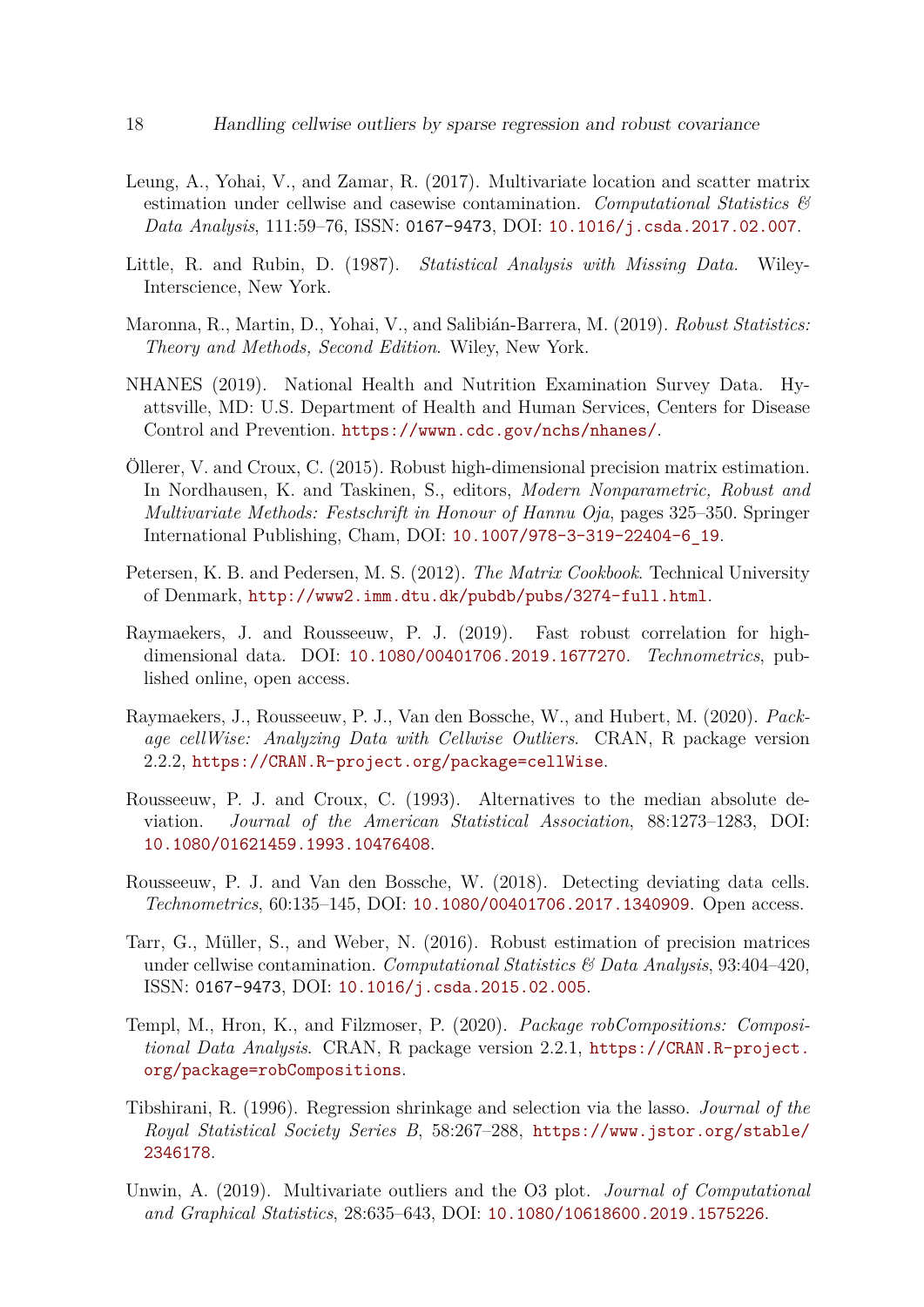<span id="page-18-0"></span>Van Aelst, S., Vandervieren, E., and Willems, G. (2011). Stahel-Donoho estimators with cellwise weights. *Journal of Statistical Computation and Simulation*, 81(1):1– 27, DOI: [10.1080/00949650903103873](https://dx.doi.org/10.1080/00949650903103873).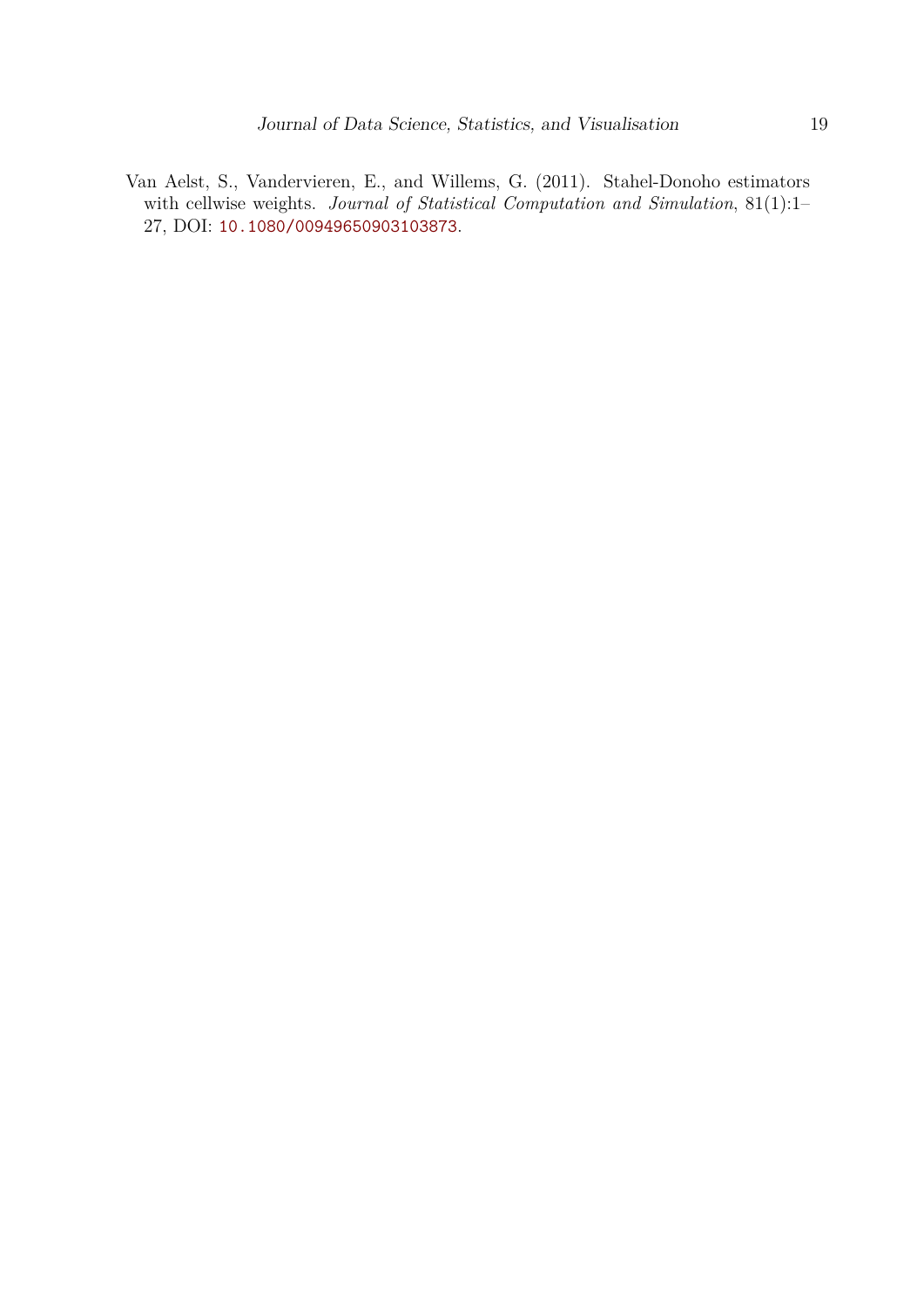## **A. Proof of Proposition 2**

<span id="page-19-0"></span>*Proof.* We first split up the relevant matrices into blocks. Denote

$$
\boldsymbol{\Sigma}^{-1} = \begin{bmatrix} \boldsymbol{\Sigma}_{11}^* & \boldsymbol{\Sigma}_{12}^* \\ \boldsymbol{\Sigma}_{21}^* & \boldsymbol{\Sigma}_{22}^* \end{bmatrix} \qquad \text{and} \qquad \boldsymbol{\Sigma}^{-1/2} = \begin{bmatrix} \boldsymbol{\tilde{\Sigma}}_{11} & \boldsymbol{\tilde{\Sigma}}_{12} \\ \boldsymbol{\tilde{\Sigma}}_{21} & \boldsymbol{\tilde{\Sigma}}_{22} \end{bmatrix} \enspace .
$$

Let the *k*-variate  $\hat{\theta}$  be the solution to the ordinary least squares regression problem

$$
\mathrm{argmin}_{\boldsymbol{\theta}} \|\boldsymbol{\Sigma}^{-1/2}(\boldsymbol{z}-\boldsymbol{\mu})-(\boldsymbol{\Sigma}^{-1/2})\cdot \boldsymbol{\theta}\|_2^2
$$

where  $(\mathbf{\Sigma}^{-1/2})$ <sub>1</sub> denotes the first *k* columns of the matrix  $\mathbf{\Sigma}^{-1/2}$ . Then we know that

$$
\hat{\boldsymbol{\theta}} = \left( \begin{bmatrix} \tilde{\boldsymbol{\Sigma}}_{11} \\ \tilde{\boldsymbol{\Sigma}}_{21} \end{bmatrix}' \begin{bmatrix} \tilde{\boldsymbol{\Sigma}}_{11} \\ \tilde{\boldsymbol{\Sigma}}_{21} \end{bmatrix} \right)^{-1} \begin{bmatrix} \tilde{\boldsymbol{\Sigma}}_{11} \\ \tilde{\boldsymbol{\Sigma}}_{21} \end{bmatrix}' \boldsymbol{\Sigma}^{-1/2} (\boldsymbol{z} - \boldsymbol{\mu})
$$

$$
= (\boldsymbol{\Sigma}_{11}^*)^{-1} \begin{bmatrix} \tilde{\boldsymbol{\Sigma}}_{11} \\ \tilde{\boldsymbol{\Sigma}}_{21} \end{bmatrix}' \boldsymbol{\Sigma}^{-1/2} (\boldsymbol{z} - \boldsymbol{\mu}).
$$

Now observe that

$$
z_1 - \hat{\theta} = z_1 - (\Sigma_{11}^*)^{-1} \left[ \tilde{\Sigma}_{21} \right]' \Sigma^{-1/2} (z - \mu)
$$
  
\n
$$
= z_1 - (\Sigma_{11}^*)^{-1} [\Sigma_{11}^* \Sigma_{12}^*] [z_1 - \mu_1 \ z_2 - \mu_2]
$$
  
\n
$$
= z_1 - [I_k \ (\Sigma_{11}^*)^{-1} \Sigma_{12}^*] [z_1 - \mu_1 \ z_2 - \mu_2]
$$
  
\n
$$
= z_1 - (z_1 - \mu_1) - (\Sigma_{11}^*)^{-1} \Sigma_{12}^* (z_2 - \mu_2)
$$
  
\n
$$
= \mu_1 + \Sigma_{12} \Sigma_{22}^{-1} (z_2 - \mu_2)
$$

where the last equality follows from  $-(\Sigma_{11}^*)^{-1}\Sigma_{12}^* = \Sigma_{12}\Sigma_{22}^{-1}$  iff  $-\Sigma_{12}^*\Sigma_{22} = \Sigma_{11}^*\Sigma_{12}$  iff  $[\Sigma_{11}^* \ \Sigma_{12}^*] [\Sigma_{12} \Sigma_{22}]' = 0$  which follows from  $\Sigma^{-1} \Sigma = I$ .

### **B. Proof of Proposition 3**

<span id="page-19-1"></span>*Proof.* We will use the notation  $\hat{\theta}_1 = \operatorname{argmin}_{\theta_1} ||\Sigma^{-1/2}(z - \mu) - (\Sigma^{-1/2}) \cdot |\theta_1||_2^2$  for the OLS fit, and  $RSS_k = ||\mathbf{\Sigma}^{-1/2}(\mathbf{z} - \boldsymbol{\mu}) - (\mathbf{\Sigma}^{-1/2}) \cdot \hat{\boldsymbol{\theta}}_1||_2^2$ .

**Part 1.**

For  $k = d$ , we know from [\(1\)](#page-3-0) that  $RSS_d = 0$ . Now let  $1 \leq k \leq d-1$ . We want to show  ${\rm that} \; {\rm RSS}_k = ({\bm z}_2 - {\bm \mu}_2)' \, {\bm \Sigma}_{22}^{-1} ({\bm z}_2 - {\bm \mu}_2). \; \; {\rm Let} \; \hat{\bm \theta} \coloneqq [\hat{\bm \theta}_2']$  $\int_1^{\prime} 0 \ldots 0$  be the *d*-variate vector with coefficients  $\hat{\theta}_1$  followed by  $d - k$  zeroes.

We now have that

$$
\begin{split} \text{RSS}_{k} &= \|\Sigma^{-1/2}(\boldsymbol{z} - \boldsymbol{\mu}) - (\Sigma^{-1/2}) \cdot \mathbf{1} \hat{\boldsymbol{\theta}}_{1}\|_{2}^{2} \\ &= \|\Sigma^{-1/2}(\boldsymbol{z} - \boldsymbol{\mu}) - \Sigma^{-1/2} \hat{\boldsymbol{\theta}}\|_{2}^{2} \\ &= (\boldsymbol{z} - \boldsymbol{\mu} - \hat{\boldsymbol{\theta}})' \Sigma^{-1} (\boldsymbol{z} - \boldsymbol{\mu} - \hat{\boldsymbol{\theta}}) \\ &= [\boldsymbol{z}_{1} - \boldsymbol{\mu}_{1} - \hat{\boldsymbol{\theta}}_{1} \quad \boldsymbol{z}_{2} - \boldsymbol{\mu}_{2}]' \Sigma^{-1} [\boldsymbol{z}_{1} - \boldsymbol{\mu}_{1} - \hat{\boldsymbol{\theta}}_{1} \quad \boldsymbol{z}_{2} - \boldsymbol{\mu}_{2}] \end{split}.
$$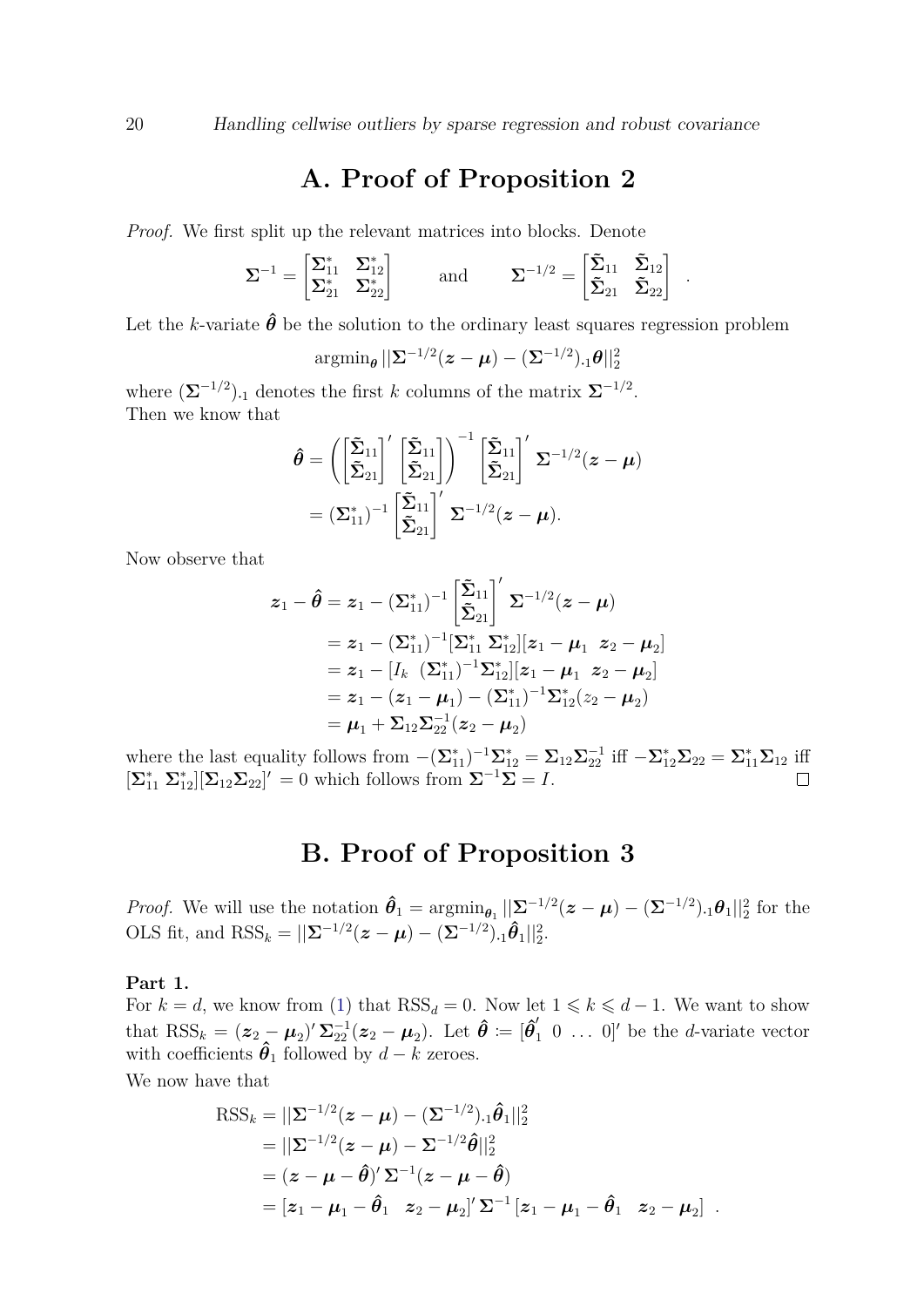Following Page 47 of [Petersen and Pedersen](#page-17-12) [\(2012\)](#page-17-12), we can write  $\Sigma^{-1} = ABA'$  with

$$
\boldsymbol{A}\coloneqq\begin{bmatrix} \boldsymbol{I} & \boldsymbol{0}\\ -\boldsymbol{\Sigma}_{22}^{-1}\boldsymbol{\Sigma}_{21} & \boldsymbol{I} \end{bmatrix} \qquad \text{and} \qquad \boldsymbol{B}\coloneqq\begin{bmatrix} \boldsymbol{C}_1^{-1} & \boldsymbol{0}\\ \boldsymbol{0} & \boldsymbol{\Sigma}_{22}^{-1} \end{bmatrix}
$$

where  $C_1 \coloneqq \Sigma_{11} - \Sigma_{12} \Sigma_{22}^{-1} \Sigma_{21}$ . We now have that

$$
\begin{aligned} \left[\bm{z}_1 - \bm{\mu}_1 - \bm{\hat{\theta}}_1 \quad \bm{z}_2 - \bm{\mu}_2 \right]' \bm{A} &= \left[\bm{z}_1 - \bm{\mu}_1 - \bm{\hat{\theta}}_1 - (\bm{z}_2 - \bm{\mu}_2) \bm{\Sigma}_{22}^{-1} \bm{\Sigma}_{21} \quad \bm{z}_2 - \bm{\mu}_2 \right]' \\ &= \left[\bm{0} \quad \bm{z}_2 - \bm{\mu}_2 \right]' \end{aligned}
$$

using the result of Proposition 2. Therefore,

$$
\begin{aligned} \text{RSS}_{k} &= [\mathbf{z}_{1} - \boldsymbol{\mu}_{1} - \boldsymbol{\hat{\theta}}_{1} \quad \mathbf{z}_{2} - \boldsymbol{\mu}_{2}]' \, \boldsymbol{\Sigma}^{-1} \, [\mathbf{z}_{1} - \boldsymbol{\mu}_{1} - \boldsymbol{\hat{\theta}}_{1} \quad \mathbf{z}_{2} - \boldsymbol{\mu}_{2}] \\ &= [\mathbf{0} \quad \mathbf{z}_{2} - \boldsymbol{\mu}_{2}]' \, \boldsymbol{B} \, [\mathbf{0} \quad \mathbf{z}_{2} - \boldsymbol{\mu}_{2}] \\ &= (\mathbf{z}_{2} - \boldsymbol{\mu}_{2})' \, \boldsymbol{\Sigma}_{22}^{-1} \, (\mathbf{z}_{2} - \boldsymbol{\mu}_{2}) \quad . \end{aligned}
$$

#### **Part 2.**

We will now show that the differences in RSS follow a  $\chi^2(1)$  distribution, that is,  $\Delta_k$  = RSS<sub>k-1</sub> – RSS<sub>k</sub> ~  $\chi^2(1)$  assuming that  $\boldsymbol{z} = [\boldsymbol{z}'_1 \ \boldsymbol{z}'_2]'$  is multivariate Gaussian with mean  $\mu$  and covariance matrix  $\Sigma$ . For  $k = 0$ , we set by convention  $\hat{\theta} := 0$  and  $\text{RSS}_0 \coloneqq ||\mathbf{\Sigma}^{-1/2}(\bm{z}-\bm{\mu})||_2^2.$ 

We show the result for  $k = 1$  as the subsequent steps are analogous. The reasoning below is similar to Appendix A.2 of [Danilov](#page-16-11) [\(2010\)](#page-16-11) where the cells were not yet ranked from most to least outlying. As in Part 1 of the proof, we can write  $\Sigma^{-1} = ABA'$ with

$$
\boldsymbol{A} = \begin{bmatrix} 1 & \mathbf{0} \\ -\boldsymbol{\Sigma}_{22}^{-1} \boldsymbol{\Sigma}_{21} & \boldsymbol{I} \end{bmatrix} \qquad \text{and} \qquad \boldsymbol{B} = \begin{bmatrix} C_1^{-1} & \mathbf{0} \\ \mathbf{0} & \boldsymbol{\Sigma}_{22}^{-1} \end{bmatrix}
$$

where this time  $C_1 = \sum_{11} - \sum_{12} \sum_{22}^{-1} \sum_{21}$  is a scalar. We can then write

$$
RSS0 = (z - \mu)' \Sigma^{-1} (z - \mu)
$$
  
= (z - \mu)'  $ABA'(z - \mu)$   
= [z<sub>1</sub> - \mu<sub>1</sub> - (z<sub>2</sub> - \mu<sub>2</sub>)\Sigma<sub>22</sub><sup>-1</sup>\Sigma<sub>21</sub> z<sub>2</sub> - \mu<sub>2</sub>]'  $B [z_1 - \mu_1 - (z_2 - \mu_2)\Sigma22-1\Sigma21 z2 - \mu2]$   
= ((z<sub>1</sub> - \mu<sub>1</sub><sup>\*</sup>)/ $\sigma1*$ )<sup>2</sup> + (z<sub>2</sub> - \mu<sub>2</sub>)'  $\Sigma22-1 (z2 - \mu2)$   
= ((z<sub>1</sub> - \mu<sub>1</sub><sup>\*</sup>)/ $\sigma1*$ )<sup>2</sup> + RSS<sub>1</sub>

where  $\mu_1^* := \mu_1 + (\bm{z}_2 - \bm{\mu}_2) \Sigma_{22}^{-1} \Sigma_{21}$  and  $\sigma_1^* :=$ √  $\overline{C_1}$ . So we obtain

$$
\Delta_1 = \text{RSS}_0 - \text{RSS}_1 = ((z_1 - \mu_1^*)/\sigma_1^*)^2
$$

and this is the square of a standard Gaussian variable since  $z_1 - \mu_1^*$  is Gaussian with expectation 0 and standard deviation  $\sigma_1^*$ . We thus have  $\Delta_1 \sim \chi^2(1)$ .  $\Box$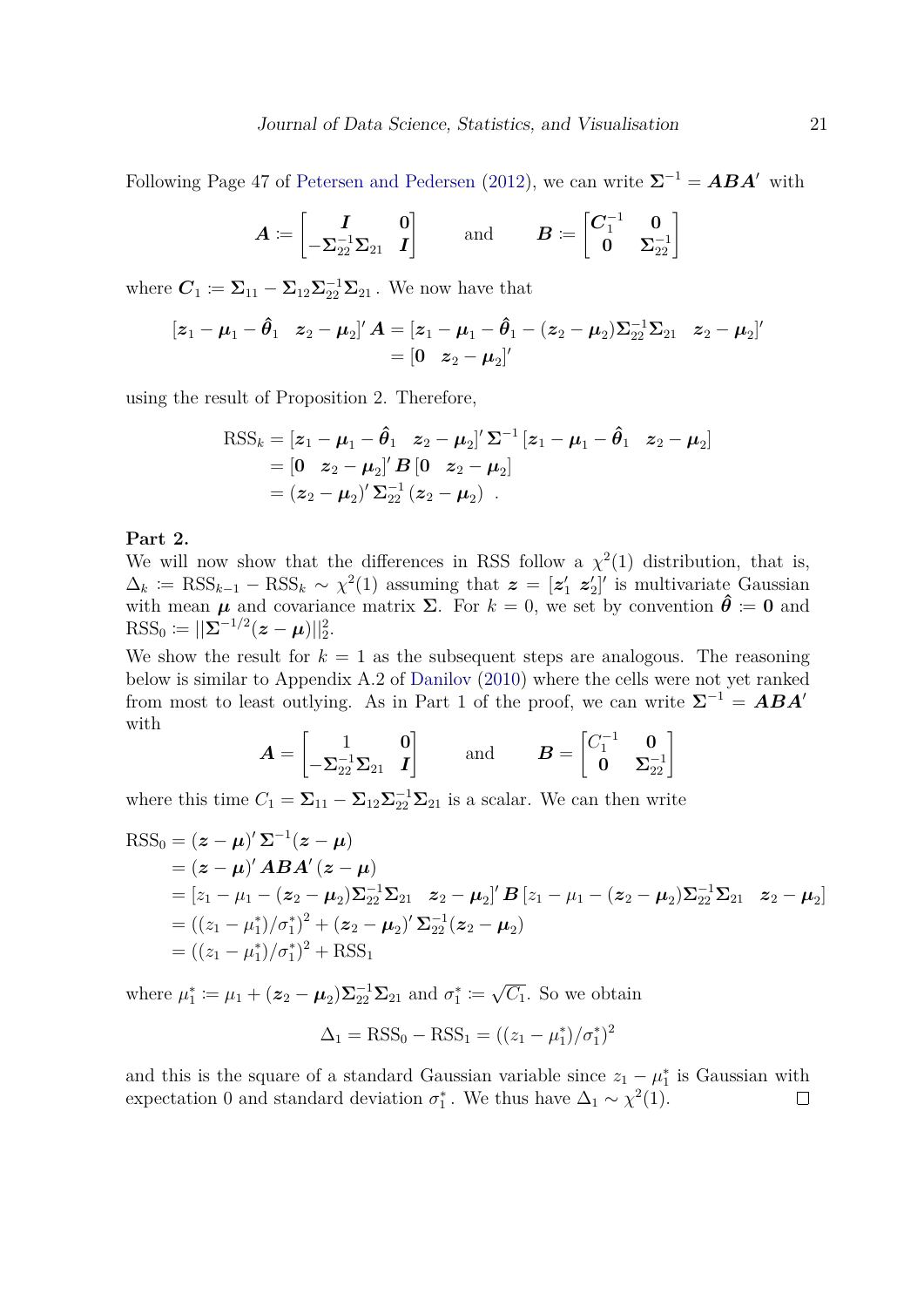### <span id="page-21-0"></span>**C. Implementation of the cellHandler Algorithm**

The LAR component of cellHandler is a regression of  $\tilde{Y}$  on  $\dot{X}$  as defined in the paper. Since this regression has no intercept and we need to preserve the column scaling in  $\dot{\mathbf{X}}$ , we run the function *lars::lar* with the options *intercept=F* and *normalize=F*.

For the imputations in Proposition 2 and the RSS in Proposition 3, we require the OLS fits  $\hat{\theta}_A$  minimizing  $||\Sigma^{-1/2}(z-\mu) - (\Sigma^{-1/2})_A \theta_1||_2^2$  where *A* is the set of active predictor variables in every step of LAR. Fortunately, these can be obtained without significant additional computation time because each step of LAR already carries out the QR decomposition of  $(\dot{X}_A)' \dot{X}_A$  where  $\dot{X}_A$  is the submatrix of  $\dot{X}$  consisting of the columns in *A*. The resulting OLS regression vectors  $\hat{\beta}_A$  obtained by LAR (which contain zeroes for the inactive variables) are then easily rescaled to  $\hat{\theta}_A = W^{-1} \hat{\beta}_A$ .

# <span id="page-21-1"></span>**D. Description of the Initial Estimator DDCW**

The Detection-Imputation (DI) method of Section [3.2](#page-8-2) needs initial cellwise robust estimates  $\hat{\boldsymbol{\mu}}^0$  and  $\hat{\boldsymbol{\Sigma}}^0$  of location and covariance. One option is to insert the 2SGS estimator of [Leung et al.](#page-17-0) [\(2017\)](#page-17-0). We also developed a different initial estimator called DDCW, which we describe here. Its steps are:

- 1. Drop variables with too many missing values or zero median absolute deviation, and continue with the remaining columns.
- 2. Run the DetectDeviatingCells (DDC) method [\(Rousseeuw and Van den Bossche](#page-17-1) [2018\)](#page-17-1) with the constraint that no more than *n maxCol* cells are flagged in any variable. DDC also rescales the variables, and may delete some cases. Continue with the remaining imputed and rescaled cases denoted as *z<sup>i</sup>* .
- 3. Project the  $z_i$  on the axes of their principal components, yielding the transformed data points  $\tilde{z}_i$ .
- 4. Compute the wrapped location  $\hat{\boldsymbol{\mu}}_w$  and covariance matrix  $\boldsymbol{\Sigma}_w$  [\(Raymaekers and](#page-17-10) [Rousseeuw](#page-17-10) [2019\)](#page-17-10) of these  $\tilde{z}_i$ . Next, compute the temporary points  $u_i = (u_{i1}, ..., u_{id})$ given by  $u_{ij} = \max\{\min\{\tilde{z}_{ij} - (\hat{\boldsymbol{\mu}}_w)_j, 2\}, -2\}$ . Then remove all cases for which the  $\text{square} \text{ robust distance } \text{RD}^2(i) = \bm{u}_i' \bm{\hat{\Sigma}}_w^{-1} \bm{u}_i \text{ exceeds } \chi^2_{d,q} \text{ median}_h(\text{RD}^2(h))/\chi^2_{d,0.5}$
- 5. Project the remaining  $\tilde{z}_i$  on the eigenvectors of  $\Sigma_w$  and again compute a wrapped location and covariance matrix.
- 6. Transform these estimates back to the original coordinate system of the imputed data, and undo the scaling. This yields the estimates  $\hat{\boldsymbol{\mu}}^0$  and  $\hat{\boldsymbol{\Sigma}}^0$ .

Note that DDCW can handle missing values since the DDC method in Step 2 imputes them. The reason for the truncation in the rejection rule in Step 4 is that otherwise the robust distance RD could be inflated by a single outlying cell. Step 4 tends to remove rows which deviate strongly from the covariance structure. These are typically rows which cannot be shifted towards the majority of the data without changing a large number of cells.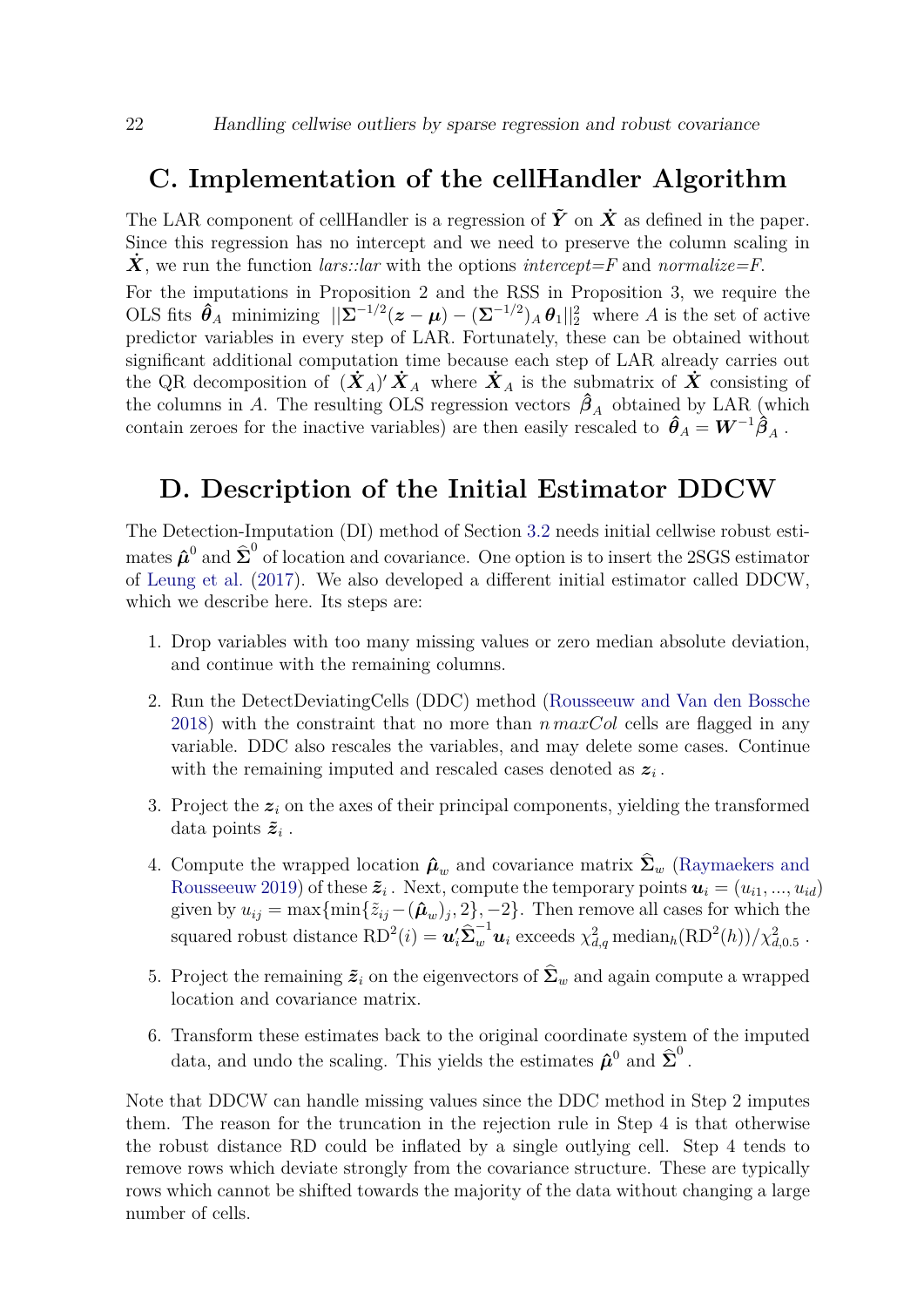# <span id="page-22-0"></span>**E. Step by Step Description of the DI Algorithm**

We now give a step-by-step description of the DI algorithm, with some additional details.

- 1. Standardize the columns (variables) as described in the beginning of Section [2.1.](#page-3-2)
- 2. Compute initial estimates  $\hat{\boldsymbol{\mu}}^0$  and  $\hat{\boldsymbol{\Sigma}}^0$ . The algorithm currently has two options for this:
	- the [D](#page-21-1)DCW estimator described in Section D above;
	- the 2SGS estimator of [Leung et al.](#page-17-0) [\(2017\)](#page-17-0), available in the R package GSE [\(Leung et al.](#page-16-9) [2019\)](#page-16-9).
- 3. **D-step**. Given the estimates  $\hat{\boldsymbol{\mu}}^{t-1}$  and  $\hat{\boldsymbol{\Sigma}}^{t-1}$  where  $t = 1, 2, \ldots$ , we flag outlying cells across all rows of the dataset. This is done as described in Section [3.2](#page-8-2) by applying the cellHandler method of Section [2](#page-2-1) to each row  $z'_i$  using  $\hat{\mu}^{t-1}$  and  $\hat{\Sigma}^{t-1}$ . The D-step imposes a maximum on the number of flagged cells in a row, namely *n maxCol* where *maxCol* is set to 25% by default. Since all missing values (NA's) are automatically flagged, the algorithm would not be able to run if there are too many NA's in a column. In practice, the algorithm starts by setting variables with too many NA's aside and giving a message about this. The D-step yields a list of flagged cells in each row, which contains the flagged outlying cells as well as their imputed values.
- 4. **I-step**. We re-estimate the center as  $\hat{\boldsymbol{\mu}}^t$  which is the mean of the dataset with its imputed cells. For computing  $\hat{\Sigma}^t$  we use the formula of the M-step in the EM-algorithm. It does not simply compute the covariance matrix of the imputed data, which would underestimate the true variability. Instead, the EM method adds a bias correction. This bias correction depends on which cells were imputed, and can therefore be different for every row of the data. Suppose the first row  $z_1$  has an imputed part  $z_{1i}$  and an untouched part  $z_{1u}$ , then the bias correction matrix from that row is

$$
B_{ii} = \frac{1}{n} \hat{\Sigma}_{ii}^{t-1} - \frac{1}{n} \hat{\Sigma}_{iu}^{t-1} (\Sigma_{uu}^{t-1})^{-1} \Sigma_{ui}^{t-1}.
$$

This correction term is known to remove the bias when the data is uncontaminated multivariate Gaussian with missing values generated completely at random (MCAR), that is, independent of both the observed cells as well as the values the missing cells had before they became unavailable. In our simulations with contaminated data, this bias correction also turned out to improve the results.

5. Iterate steps 3 and 4 alternatingly until

$$
||\hat{\bm{\mu}}^{t} - \hat{\bm{\mu}}^{t-1}||_2^2 + ||\hat{\bm{\Sigma}}^{t} - \hat{\bm{\Sigma}}^{t-1}||_2^2
$$

is below a given tolerance, where the second norm is given by [\(4\)](#page-10-1).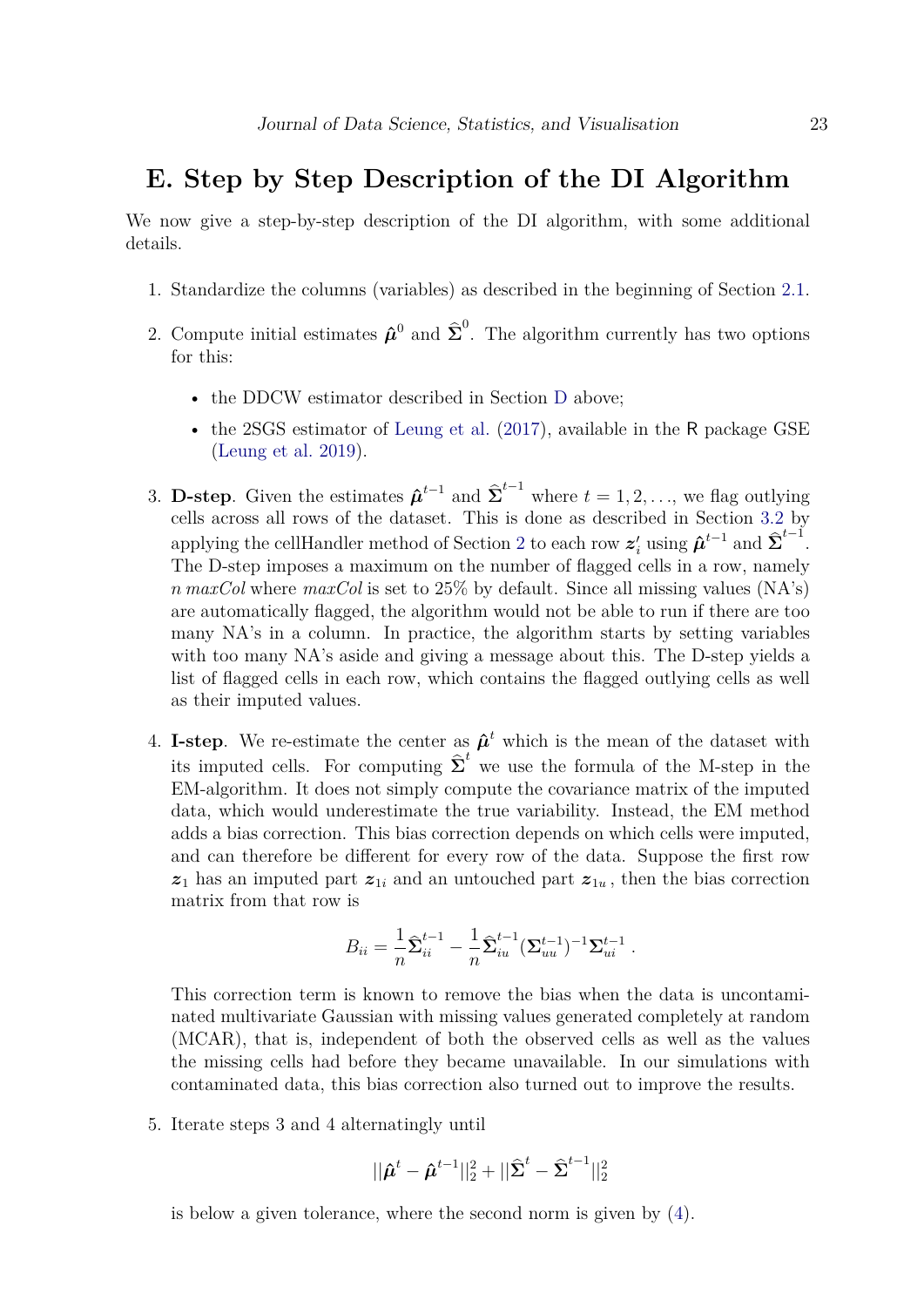#### 24 Handling cellwise outliers by sparse regression and robust covariance

- 6. Apply cellHandler with the converged  $\hat{\mu}$  and  $\hat{\Sigma}$  to obtain the final list of cellwise outliers and their imputed values.
- 7. Unstandardize the results using the univariate location and scale estimates of the original data columns, used in Step 1.

# **F. Proof of Proposition 4**

<span id="page-23-0"></span>*Proof.* Starting from the well-known formula for  $KL(X, Y)$  we obtain

$$
KL(\boldsymbol{X}, \boldsymbol{Y}) = tr(\boldsymbol{A} \boldsymbol{B}^{-1}) - d - \log det(\boldsymbol{A} \boldsymbol{B}^{-1})
$$
  
= tr(\boldsymbol{A} \boldsymbol{B}^{-1/2} \boldsymbol{B}^{-1/2}) - d - \log det(\boldsymbol{A} \boldsymbol{B}^{-1/2} \boldsymbol{B}^{-1/2})  
= tr(\boldsymbol{B}^{-1/2} \boldsymbol{A} \boldsymbol{B}^{-1/2}) - d - \log det(\boldsymbol{B}^{-1/2} \boldsymbol{A} \boldsymbol{B}^{-1/2})  
= \left(\sum\_{j=1}^{d} \eta\_j\right) - d - \log \left(\prod\_{j=1}^{d} \eta\_j\right)  
= \sum\_{j=1}^{d} (\eta\_j - 1 - \log(\eta\_j)) = D(\boldsymbol{A}, \boldsymbol{B})

where the fourth equality used the fact that *B*<sup>−</sup>1*/*<sup>2</sup>*A B*<sup>−</sup>1*/*<sup>2</sup> is PSD so it can be diagonalized; hence, its trace is the sum of its eigenvalues.  $\Box$ 

### **G. F-scores in Dimensions 10, 20 and 40**

Figure [3](#page-7-0) showed the precision, recall, and F-score for data generated by the contaminated ALYZ model and the contaminated A09 model, for  $n = 400$  points in  $d = 20$ dimensions. Here Figure [8](#page-24-0) shows the F-scores for both DDCW.DI (DI starting from DDCW) and 2SGS.DI (DI starting from 2SGS). These are byproducts of the simula-tions in Figure [4](#page-11-1) for  $(n, d) = (100, 10)$  and Figure [5](#page-12-0) for  $(n, d) = (400, 20)$  and  $(800, 40)$ . Note that Step 6 of the DI algorithm in Appendix [E](#page-22-0) provides the flagged cells, so the DDCW.DI curves for  $d = 20$  in Figure [8](#page-24-0) correspond to those of cellHandler in the lower panel of Figure [3.](#page-7-0)

## **H. Computation Times of DI**

Table [1](#page-24-1) shows computation times of the DI algorithm as implemented in the R package cellWise on CRAN. This implementation contains compiled  $C++$  code. The times are the averaged runtimes of one replication of the simulations in Figure [4](#page-11-1) for  $(n, d)$  $(100, 10)$  and Figure [5](#page-12-0) for  $(n, d) = (400, 20)$  and  $(800, 40)$ . The times are in seconds on a laptop with Intel Core i7-5600U at 2.60Hz. We see that DDCW.DI requires less time than 2SGS.DI because the DDCW initial estimator is quite fast. Note that the computation time of the D-step in DI could be reduced by executing the LARS computations on the rows in parallel.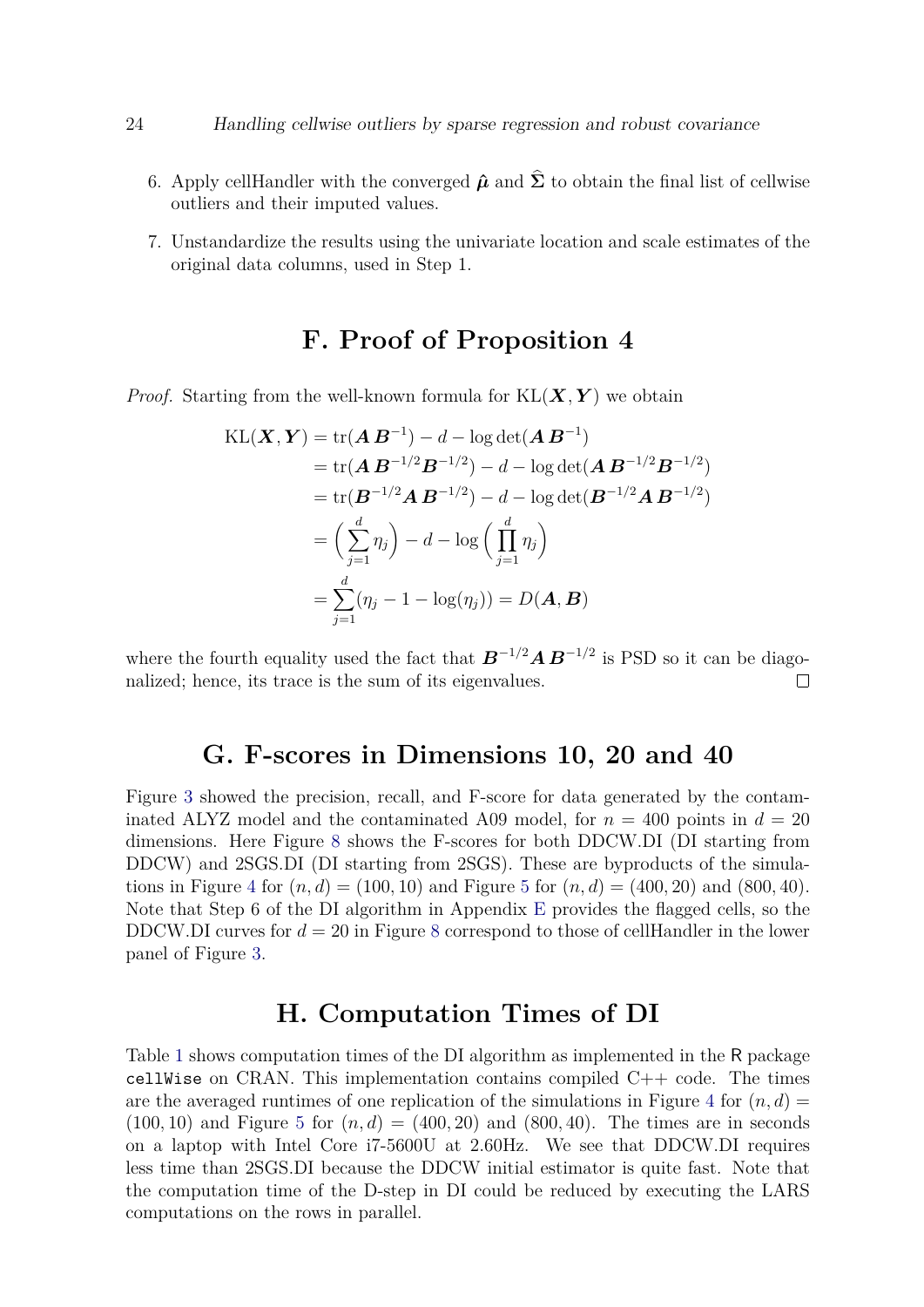<span id="page-24-0"></span>

Figure 8: F-scores of flagged cellwise outliers on data generated by the contaminated ALYZ model (left) and the contaminated A09 model (right), for  $(n, d) = (100, 10)$  $(top)$ ,  $(n, d) = (400, 20)$  (middle), and  $(n, d) = (800, 40)$  (bottom).

<span id="page-24-1"></span>Table 1: Computation time (in seconds) of one replication of DI in the simulation.

| $n$ and $d$       |        | 2SGS.DI DDCW.DI |
|-------------------|--------|-----------------|
| $n = 100, d = 10$ | 1.70   | 0.54            |
| $n = 400, d = 20$ | 16.42  | 5.38            |
| $n = 800, d = 40$ | 110.25 | 35.16           |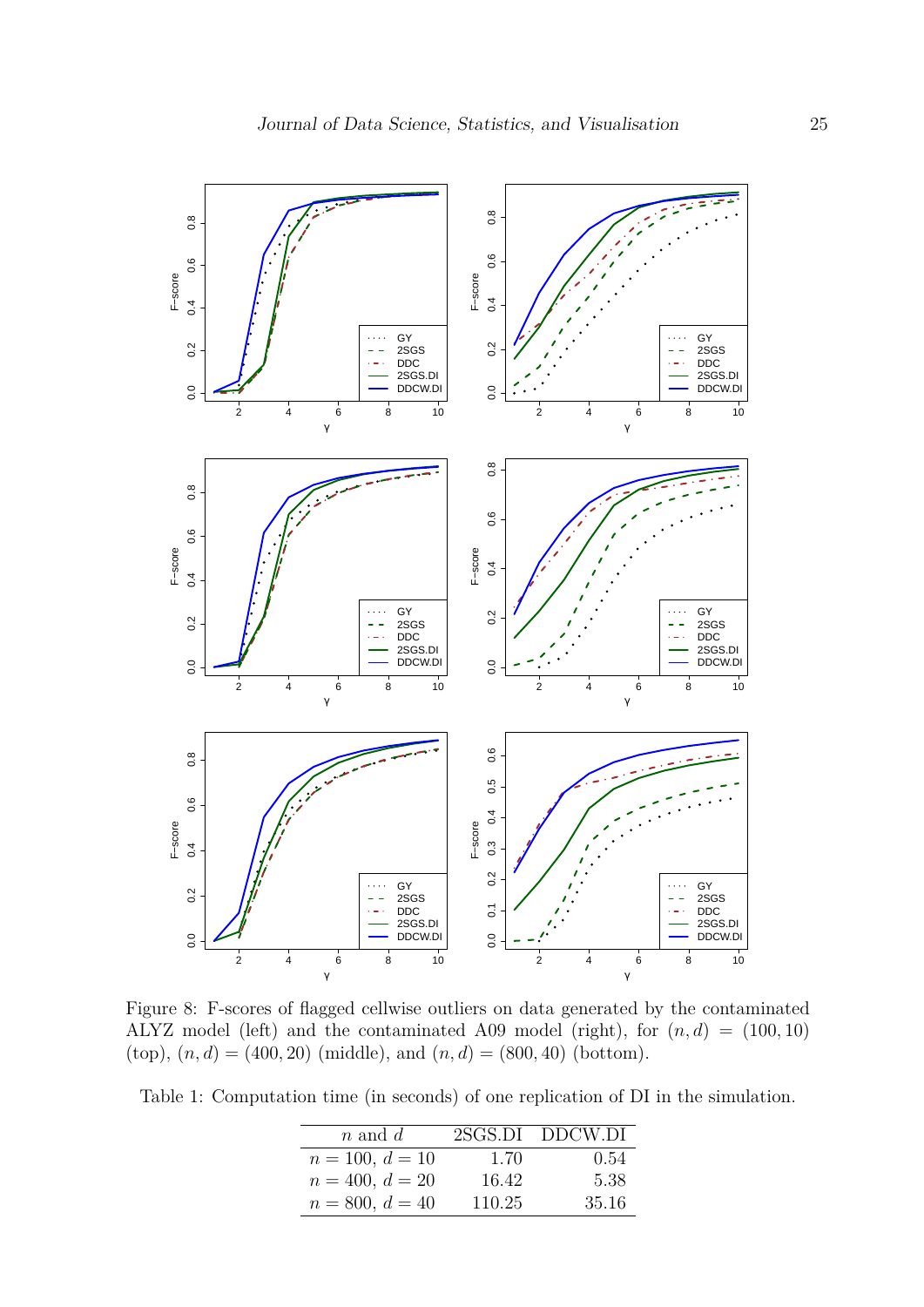### <span id="page-25-0"></span>**I. Simulations with Cellwise and Casewise Outliers**

We now run a simulation study in which the data are contaminated by  $10\%$  of cellwise outliers generated as in the paper, plus 10% of rowwise outliers. In this particular setting, "rowwise outliers" refer to rows in which all cells are contaminated in the same way as before, that is, rows with *d* cellwise outliers. We generate these outlying rows way as before, that is, rows with *a* cellwise outliers. We generate these outlying rows<br>by the formula  $\mathbf{v} = \gamma d\sqrt{d} \mathbf{u}' / M \mathbf{D}(\mathbf{u}, \boldsymbol{\mu}, \boldsymbol{\Sigma})$  where  $\mathbf{u}$  is the eigenvector of  $\boldsymbol{\Sigma}$  with the smallest eigenvalue. This corresponds to the cellwise formula of Subsection [2.3](#page-5-1) in which the indices of the outlying cells  $K = \{j(1), \ldots, j(k)\}\$ are replaced by  $K = \{1, \ldots, d\}.$ Next, we replace  $10\%$  of the rows by  $v$ , and afterward sample the positions of the cellwise outliers from the remaining 90% of the rows. The results are shown in Figures [9](#page-25-1) and [10.](#page-26-1) They look qualitatively similar to those in Figures [4](#page-11-1) and [5](#page-12-0) in the paper.

<span id="page-25-1"></span>

Figure 9: Discrepancy  $D(\hat{\Sigma}, \Sigma)$  of estimated covariance matrices for  $d = 10$ ,  $n = 100$ .

Note that in this section we do not plot F-scores for rowwise outliers, because the cellHandler and DI algorithms do not have a mechanism for detecting rowwise outliers. They are methods for cellwise outliers. If we were to try to detect both types of outliers simultaneously, we would run into an identifiability issue. For instance, one can easily generate rows which would be considered outliers under the rowwise paradigm, but only contain a single cellwise outlier under the cellwise paradigm. And starting from the cellwise paradigm, how many cellwise outliers in a row would it take before the entire row should be considered outlying? The identifiability issue is especially complicated in the current simulations because we generate cellwise outliers in a structured way as explained in Section 2.3, so that they do not stand out individually.

Because of these concerns, when generating both types of outliers in this section, our focus is on the accuracy of the covariance matrix estimate, so that it is clear what the goal is. Afterward, the user can choose whether to employ the estimated covariance matrix to detect rowwise outliers based on their Mahalanobis-type distance, or as an input to the cellHandler algorithm to detect cellwise outliers.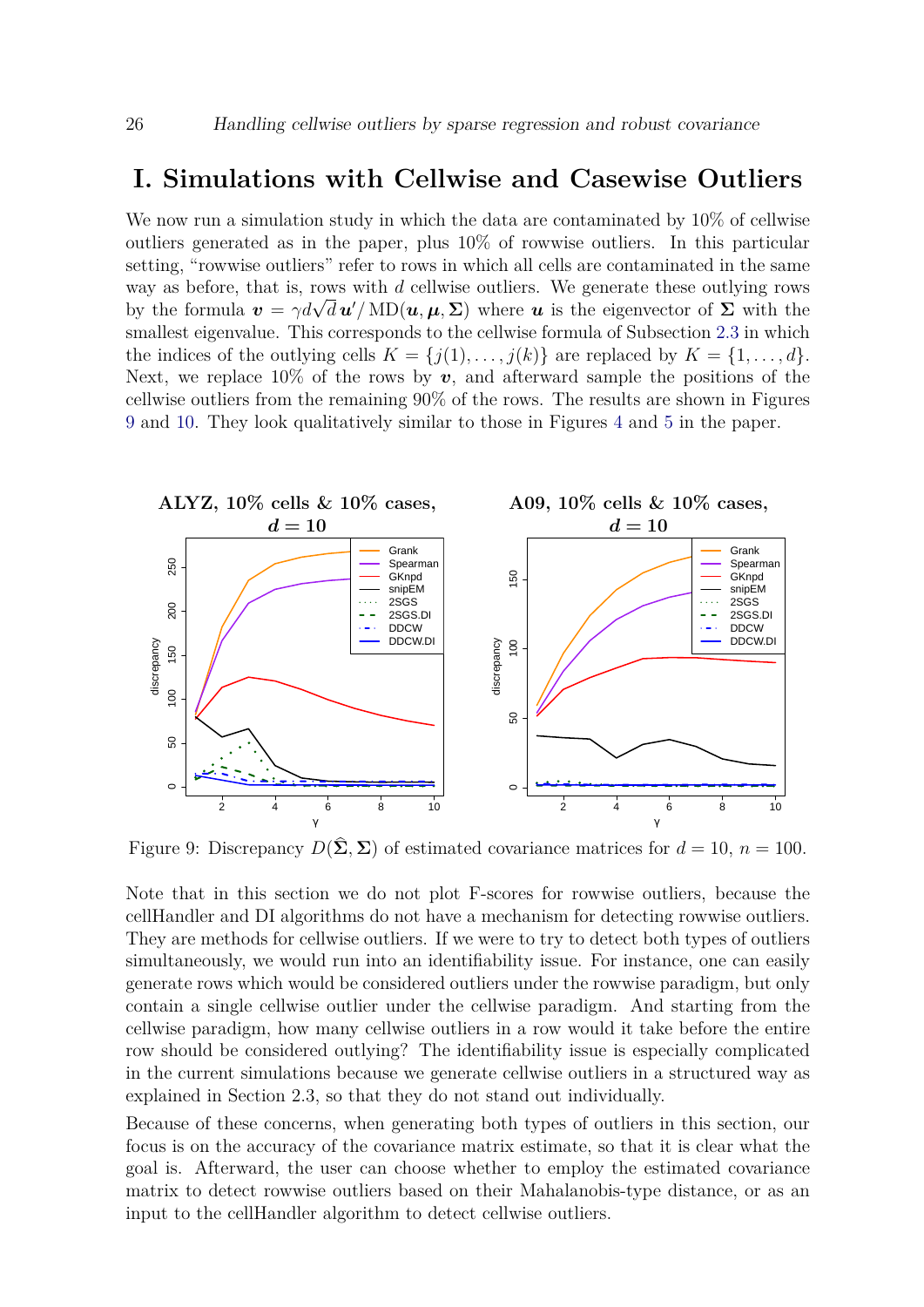<span id="page-26-1"></span>

Figure 10: Discrepancy  $D(\hat{\Sigma}, \Sigma)$  given by [\(5\)](#page-10-0) of estimated covariance matrices for  $d = 20$  and  $n = 400$  (top panels) and for  $d = 40$  and  $n = 800$  (bottom panels).

# **J. List of Volatile Organic Compounds**

<span id="page-26-0"></span>The volatile organic compounds (VOC's) analyzed in Section [6](#page-13-0) are listed below.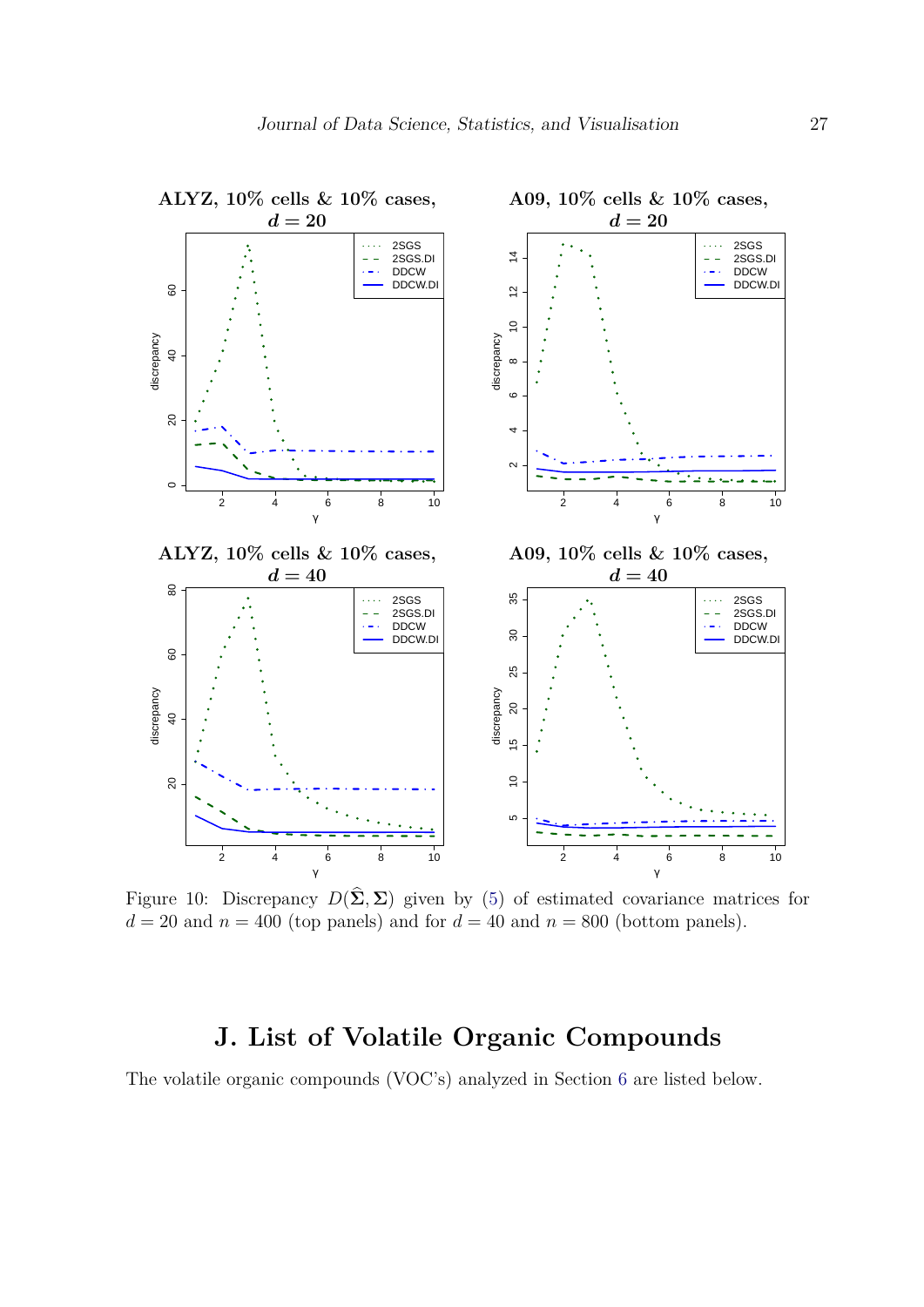| Variable Name | VOC name                                                    |
|---------------|-------------------------------------------------------------|
| URX2MH        | 2-Methylhippuric acid                                       |
| URX34M        | 3- and 4-Methylhippuric acid                                |
| <b>URXAAM</b> | N-Acetyl-S-(2-carbamoylethyl)-L-cysteine                    |
| <b>URXAMC</b> | N-Acetyl-S-(N-methylcarbamoyl)-L-cysteine                   |
| <b>URXATC</b> | 2-Aminothiazoline-4-carboxylic acid                         |
| <b>URXBMA</b> | N-Acetyl-S-(benzyl)-L-cysteine                              |
| <b>URXCEM</b> | N-Acetyl-S-(2-carboxyethyl)-L-cysteine                      |
| <b>URXCYM</b> | $N$ -Acetyl-S- $(2$ -cyanoethyl)-L-cysteine                 |
| <b>URXDHB</b> | $N$ -Acetyl-S- $(3,4$ -dihydroxybutyl)-L-cysteine           |
| URXHP2        | N-Acetyl-S-(2-hydroxypropyl)-L-cysteine                     |
| <b>URXHPM</b> | N-Acetyl-S-(3-hydroxypropyl)-L-cysteine                     |
| URXIPM3       | N-Acetyl- S- (4- hydroxy- 2- methyl- 2- butenyl)-L-cysteine |
| <b>URXMAD</b> | Mandelic acid                                               |
| URXMB3        | N-Acetyl-S-(4-hydroxy-2-butenyl)-L-cysteine                 |
| <b>URXPHG</b> | Phenylglyoxylic acid                                        |
| <b>URXPMM</b> | N-Acetyl-S-(3-hydroxypropyl-1-methyl)-L-cysteine            |

# **K. Analysis of the VOC Data after Preprocessing**

As kindly pointed out by a referee, the concentrations of compounds in urine samples can depend on the dilution of the urine, if the analytical chemistry technique did not adjust for this. Therefore, the measurements might not always be comparable across the different samples. This issue can be dealt with by applying the centered log ratio (CLR) transform, which transforms the original data to log-ratios between the variables. We reran the analysis of the VOC data after applying the CLR transform using the cenLR function in the R-package robCompositions [\(Templ et al.](#page-17-13) [2020\)](#page-17-13).

<span id="page-27-0"></span>

Figure 11: Plot of standardized cell residuals of CLR-transformed URXCYM obtained by cellHandler, versus the robustly standardized values of CLR-transformed URXCYM on its own.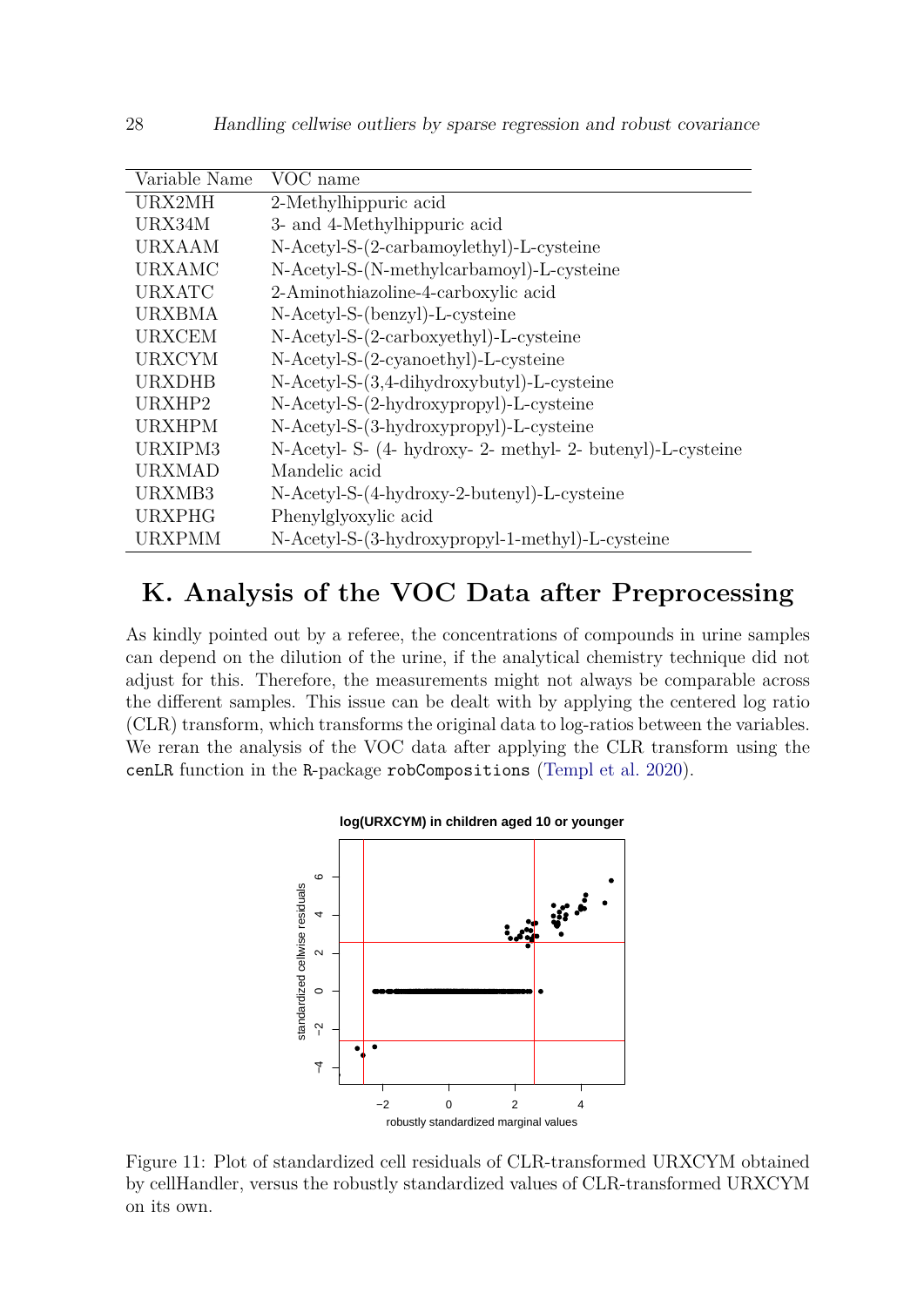Figures [11](#page-27-0) and [12](#page-28-0) present the results of this analysis. In the first plot, we see that the univariate detection rule flags a few more outliers after the CLR transform than without it. However, the red curve in the second figure still shows no effect of adult smokers in the household on URXCYM in children. Therefore, the conclusion that univariate outlier detection is insufficient here remains valid.

<span id="page-28-0"></span>

Figure 12: The blue curve shows the percentage of elevated URXCYM cell residuals in function of the smoking status of adult family members. The red curve shows the percentage of elevated marginal URXCYM values. Here the URXCYM values were preprocessed with the CLR transformation.